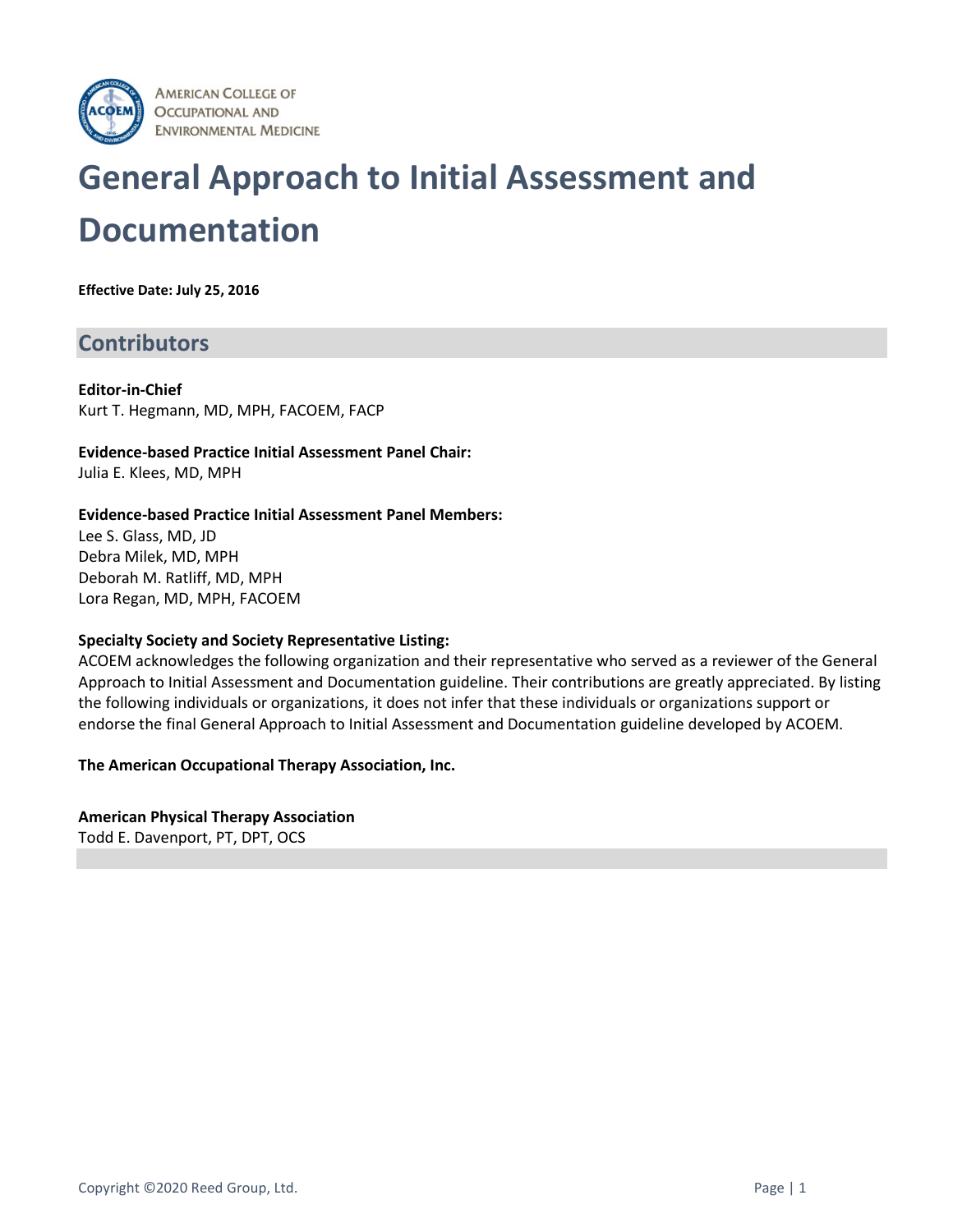# **Table of Contents**

| Communicating the Results of the Initial Assessment: Evaluating Fitness for Duty and/or Return to Work15 |  |
|----------------------------------------------------------------------------------------------------------|--|
|                                                                                                          |  |
|                                                                                                          |  |
|                                                                                                          |  |
|                                                                                                          |  |
|                                                                                                          |  |
|                                                                                                          |  |
|                                                                                                          |  |
|                                                                                                          |  |
|                                                                                                          |  |
|                                                                                                          |  |
|                                                                                                          |  |

# <span id="page-1-0"></span>**General Approach to Initial Assessment and Documentation Guideline**

A focused medical and work history and a physical examination are required to assess patients who have an apparently work-related disorder. In some cases, a more complete medical history and physical examination may be indicated at the initial appointment if the mechanism or nature of the complaint is unclear.

One of the first foci of the initial medical history and examination is to evaluate the patient for any serious underlying conditions, including sources of referred symptoms from other parts of the body. In this assessment, certain patient responses and findings may raise the suspicion of serious underlying medical conditions termed "red flags." The absence of red flags generally rules out the need for special studies, immediate consultation, referral, or inpatient care during approximately the first 4 weeks of appropriate treatment when spontaneous recovery is usually expected.

The content of the initial evaluation often includes:

- A focused medical history, occupational history, and physical examination;
- Understanding the demands of the job in question, including apparent relationships for chronic or unclear exposure-response relationships;
- A preliminary characterization of the frequency, intensity, and duration of symptoms as well as purported exposure(s) for occupational diseases;
- An assessment of whether the patient is able to perform essential job functions and thus return to the usual job, requires work limitation(s), or rarely, is unable to work; and
- Understanding and documenting the patient's impairing medical condition, if necessary.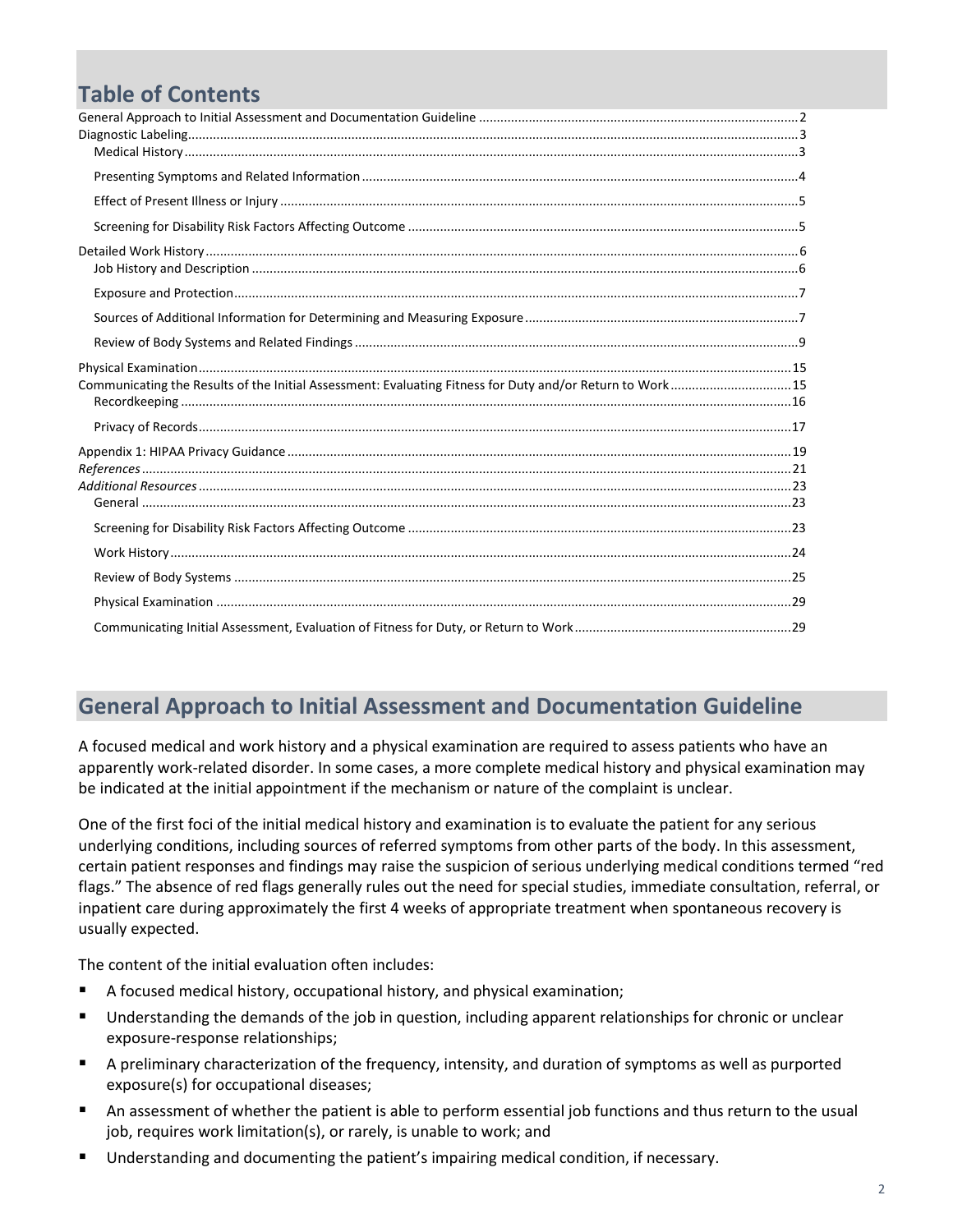The content of initial evaluations for chronic or complex patients is generally similar, but involves considerably greater depth. Therefore, the following additional elements are often required:

- Understanding and documenting the patient's impairing medical condition;
- Considering use of a functional capacity evaluation (FCE) to translate medical impairment into functional limitations and to determine work capability;
- Evaluating psychosocial factors; and
- Considering the need for rehabilitation.

A discussion or formal consultation with the patient's treating physician is generally necessary when an apparent difference of opinion arises regarding the diagnosis, exposures, functional capacities, etc., after obtaining the patient's written permission. When acting as an independent evaluator, a secondary consultation may be necessary in select cases to assist with confirmation of the patient's diagnosis, functional capacities, etc.

# <span id="page-2-0"></span>**Diagnostic Labeling**

The diagnosis(es) applied by the physician should be as precise as possible to facilitate communication with the patient, employer, consultants, other practitioners, and case managers. However, when a precise diagnosis cannot be made, descriptive diagnoses, such as "wrist pain" or "low back pain," should be applied. In most cases of spine pain, there generally is no more descriptive label scientifically justifiable through the clinical course of the disorder. Use of descriptive diagnoses is also preferable to assigning an incorrect diagnostic label that may later need to be modified based on the results of additional evaluation or diagnostic testing.

Phrases that attempt to link symptoms to work activity should nearly always be avoided, especially terms such as, "cumulative trauma disorder," "work-related musculoskeletal disorder," "repetitive-motion disorder," "overuse syndrome," etc. These terms have largely been discarded for the following reasons:

- Such diagnostic labels link a purported exposure with a nonspecific multifactorial disease. This attribution is no more appropriate than a "diabetic heart attack."
- These diseases may occur without any physical exposure.
- Such terms also connote that repetition is the prime risk factor for intervention and ignores the role of force which most quality data support as most important. (1-5)
- Performance of unaccustomed activities appears to be a risk factor, but these non-specific terms imply the opposite.
- Musculoskeletal disorders may occur as the result of one rather than repeated exertions.
- Non-specific diagnostic labels do not help communicate to interested parties which body part is injured.
- These non-specific terms mistakenly lead patients and others into believing that the treatment is to not use the body part at all.
- The use of non-specific terms do not facilitate and may actively impair safety personnel actions and prevention activities, including targeted ergonomic interventions.

## <span id="page-2-1"></span>**Medical History**

For most occupational disorders, the medical history is of critical importance in providing the majority of relevant information for accurate diagnosis and treatment. In the occupational setting, most information is obtained from the patient, especially for initial evaluations, which necessitates the taking of a good medical history. The primary exceptions are when objective evidence is available, such as quantification of exposures (see Work-relatedness chapter).

In addition to identifying and categorizing presenting symptoms and collecting information about the mechanism of injury, apparent work-relatedness, and detecting serious conditions, the medical history also establishes rapport between patient and physician. Asking open-ended questions is a useful way to begin the inquiry. The first question to ask is "How may I help you today" or "What may I do for you today," to ensure that the patient's chief complaint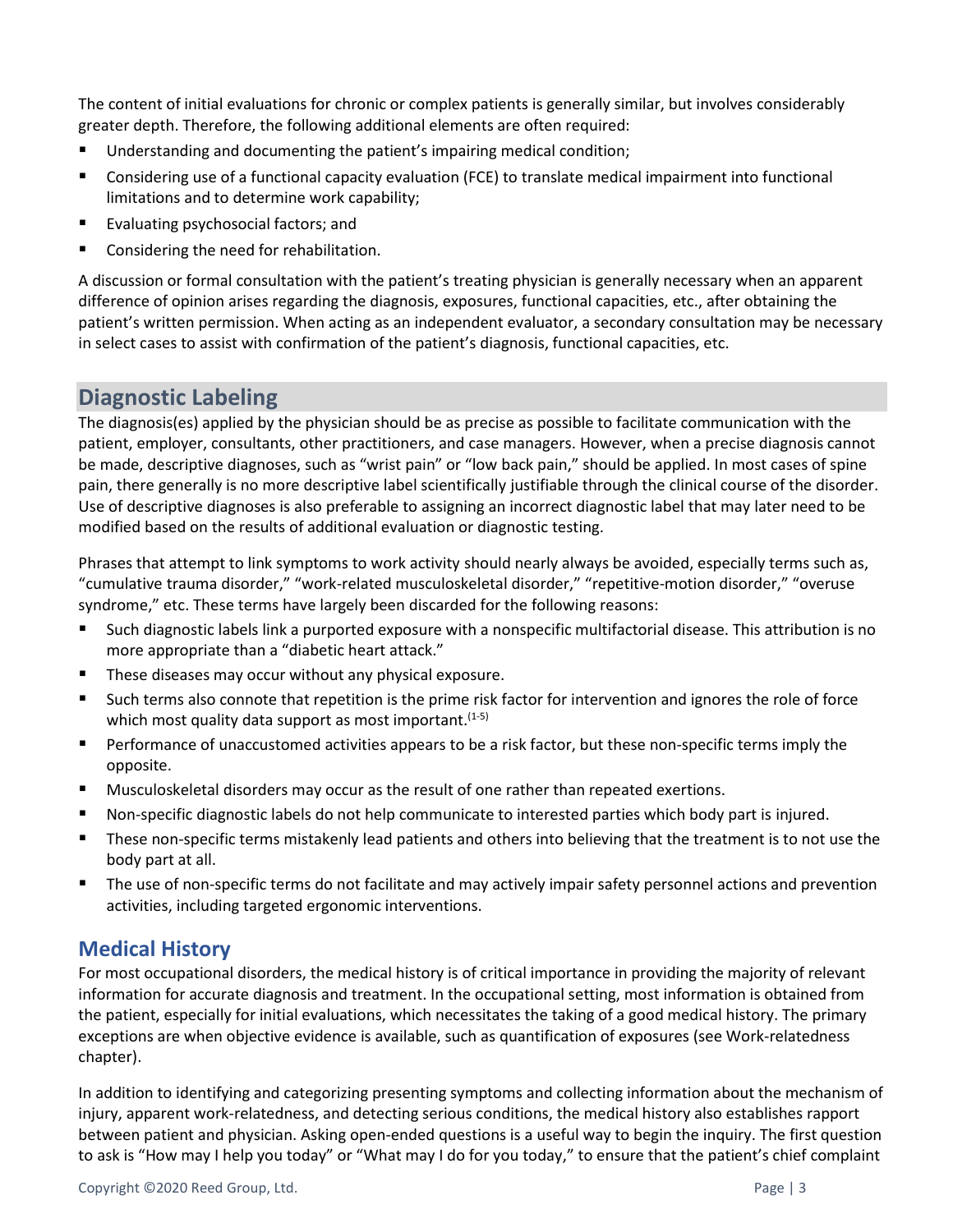is addressed. (This may or may not be the relevant reason for the patient's visit; however, it is the chief complaint in the patient's mind and should be attended to even if it is non-occupationally related and the answer is to see the primary care provider.)

The patient's description of the mechanism of injury or illness (so far as is known), exposure to known risk factors, presenting symptoms, duration of symptoms, exacerbating factors, and history of previous episodes help to define the problem. This description also provides insight into the patient's concerns and expectations, as well as the work, socioeconomic, and psychosocial issues that may affect the patient's response to treatment, functional status, and return to work.

The medical history includes the patient's estimate of activity tolerance given his or her symptoms, particularly compared to pre-injury levels. Perceived activity intolerance contributes to the clinical assessment of the presenting problem, guides treatment and self-care, provides the basis for case management, and establishes a baseline for evaluating progress. The medical history also should determine whether the present injury or illness is correlated now or in the past with certain vocational or avocational activity(ies).

It is often revealing to inquire about illnesses not considered traditional occupational ailments, such as migraine headaches, sleep apnea, sleep hygiene, allergic disorders, infectious diseases, and depression. These ailments can subtly and dramatically affect work performance. For example, recent epidemiologic studies have found a relatively high prevalence of unrecognized, untreated depression that significantly affects work.

Inquiries focused on the patient's past medical history usually include medical illnesses, surgeries, hospitalizations, accidents, prior injuries, medications, allergies, family history, social history, and review of symptoms. These factors are often contributory, may be causal, and may aid diagnosing. These factors provide the opportunity for counseling when appropriate. For instance, it is often useful to inquire about specific medical disorders that may also cause the same symptoms, e.g., diabetes mellitus or thyroid disease in the case of carpal tunnel syndrome or family history of the disorder. Prior work injuries or similar injuries to the presenting chief complaint are also relevant. Social habits such as smoking, alcohol consumption, and/or hobbies are frequently contributory to many disorders.

# <span id="page-3-0"></span>**Presenting Symptoms and Related Information**

#### **Identification of Body Part(s) Involved**

The most important aspect of evaluating a painful condition is to ask the patient to identify the body part(s) involved and the specific location of the pain. The majority of conditions can be probabilistically diagnosed when a patient raises a hand or finger to signal the location of the problem. The physician should document the logic used to arrive at a provisional diagnosis for the benefit of non-physicians, such as claims managers and vocational rehabilitation counselors, who review the medical records.

Included in the focused occupational history should be the following information about presenting symptoms:

- Date and time of onset
- Nature of onset (very gradual, increasing, acute)
- Mechanism how the patient thinks it happened
- Change of circumstances at work or at home, if any (why now?)
- $\blacksquare$  For acute trauma the four Ws:
	- Where: Location of the accident
	- When: Time and date
	- Who: Other individuals involved
	- What: A detailed description of accident or event(s) circumstances, including force and load
- Nature of symptoms
- Location, character
	- Changes in symptoms since onset: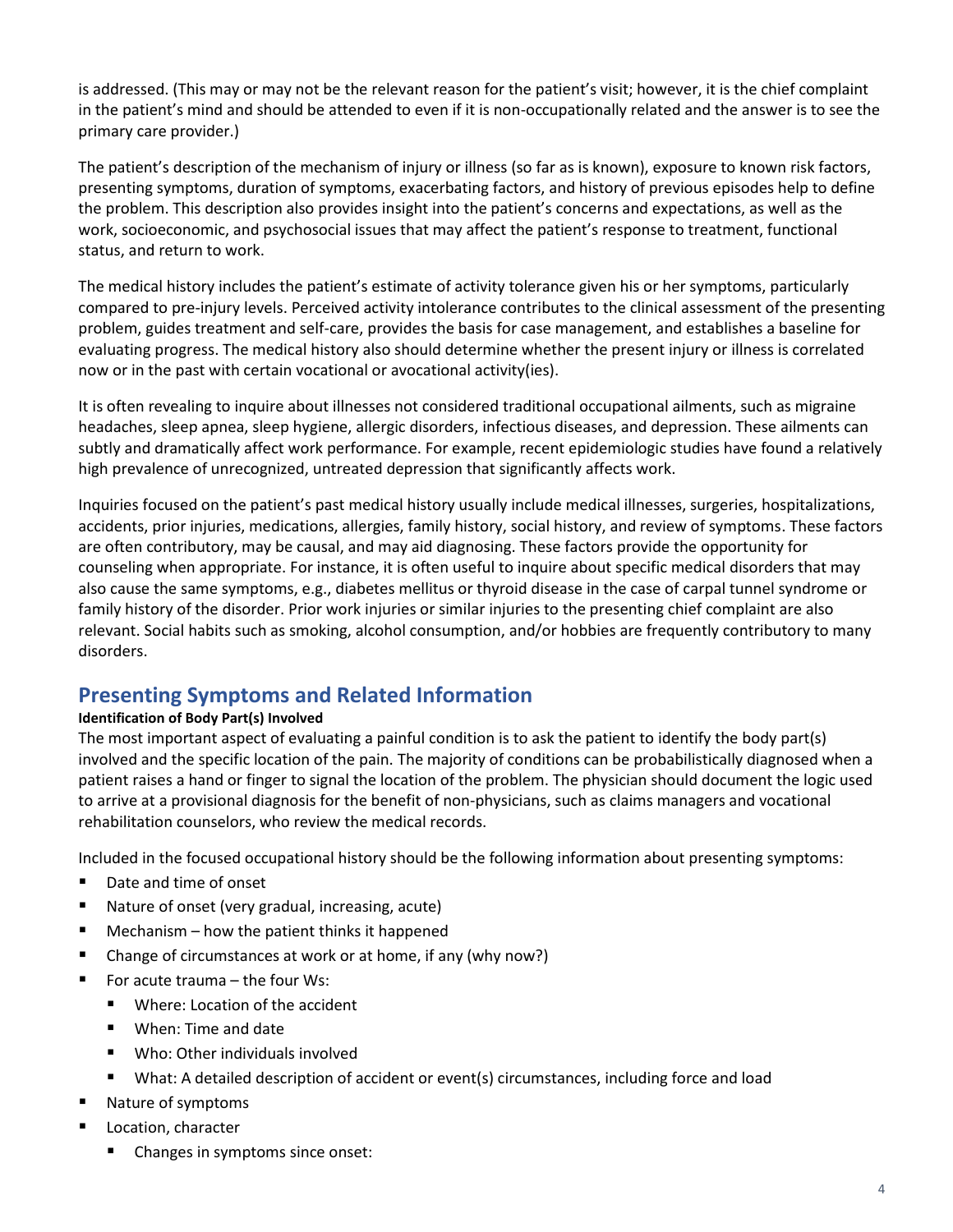- Means of increasing or decreasing symptoms
- Limitation of function at home, work, or in other situations
- Relationship of symptoms to work hours and days, as well as symptom changes on weekends and during vacations
- Past history of symptoms and therapy for similar disorders
- Similar symptoms in coworkers or family members
- Results of previous tests, treatments, or procedures:
	- Preplacement or periodic testing relevant to the affected organ system and test results
- Patient report of evaluations by other physicians or practitioners who evaluated the patient for this or similar disorders (medical records of the evaluation should be reviewed, if available)
- Other sources of historical information from the first responder(s) or other personnel involved or associated with the accident
	- Employer's accident or incident report
	- First report of illness or injury filed for this disorder and workers' compensation claim information

# <span id="page-4-0"></span>**Effect of Present Illness or Injury**

The physician should assess how the current illness or injury impacts the patient's functional ability by comparing the patient's current ability with the patient's pre-illness or injury functional level. Asking about prior activities and activity restrictions can help estimate prior ability. The physician should inquire about time missed from work due to the current health problem and about time missed from work for all current and past health concerns. For example:

- Time missed from work due to the current problem or health concern
- Time missed from work due to all health concerns (current and past)
- Work hours and days:
	- Any recent changes this is part of why now (earlier)
	- Concerns about job stability, safety, supervision, coworkers
- Prior impairment or restrictions should be discussed via questions such as: What activities, if any, did you engage in previously? What were your restrictions? What are your restrictions now?

# <span id="page-4-1"></span>**Screening for Disability Risk Factors Affecting Outcome**

Psychosocial stressors, symptom severity, work support, personal support and the patient's own coping mechanisms can predict clinical outcomes (see Cornerstones of Disability Prevention and Management chapter). There is often a need for more detailed assessment and increased communication with patients who have these predictors.

Patient and occupational factors that influence the risk of disability include:

- Expectation of not returning to work
- Belief that work is harmful and fear of re-injury
- Heavy or monotonous physical job demands (for disability from musculoskeletal disorders)
- Work history, including a pattern of frequent job changes and lack of vocational direction
- Job dissatisfaction
- Poor relationships with peers or supervisors
- Family and other non-occupational stressors
- Family members, friends, or peers on disability (a "disability culture")
- Psychiatric disorder(s)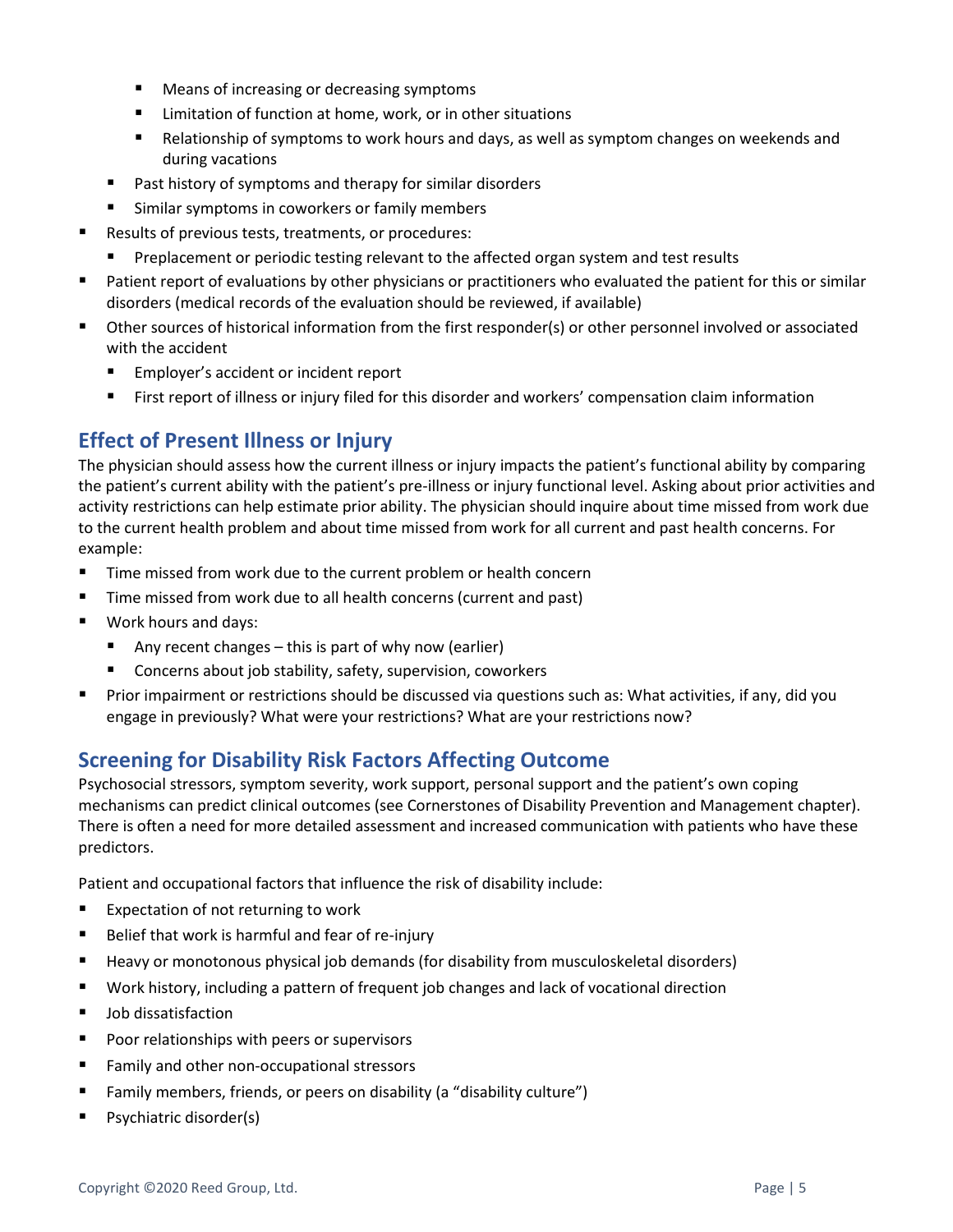For work-related, acute low back pain, the presence of persistent pain, functional limitation, or impaired work status has been associated with:

- Injury type (falls)
- Work absence preceding medical evaluation
- Job tenure less than a year
- Prior back surgery
- Worries about re-injury
- Lack of expectation for early return-to-work the patient who in the first couple of weeks of treatment does not believe that he or she will be back to work in 6 months
- Opioid use have opioids been prescribed early in the course of treatment? Has there been continuation of opioid therapy? For how long? Prescription of opioids for more than 7 days for workers with acute back injuries is a risk factor for long-term disability.

# <span id="page-5-0"></span>**Detailed Work History**

A history of exposures to possible causative factors, in terms as quantitative and complete as possible, is central to diagnosing, treating, and preventing each work-related disorder. It is critical for the occupational physician to obtain an accurate, complete, and focused picture of the patient's work situation, including job titles, exposures, and essential job functions to assess the possible work-relatedness of the patient's health concern. This information can assist the determination of an accurate diagnosis and help guide work interventions to aid recovery and avoid recurrences.

The physician should inquire about the patient's specific job and duration of employment, including a description of the intensity, frequency and duration of exposure(s). In the case of chemical exposures, ask for the Material Safety Data Sheets (MSDSs). Having the patient demonstrate the requirements of the job is useful in understanding job physical factors that might cause or aggravate a condition (if available, photos of the worksite may be informative). The physician also should inquire about industrial hygiene surveys or other relevant exposure information, training programs, preventive programs, and the patient's relationship with supervisors and coworkers. Inquiry into compensation structure and other current employment may also be important. Prior employment job titles, exposures, and exposure durations should be collected as part of the baseline work history.

# <span id="page-5-1"></span>**Job History and Description**

The physician should inquire regarding:

- The product being made (e.g., beryllium-containing airplane parts)
- The service being rendered (e.g., ventilation system cleaning)
- Job title, description, and design (e.g., machine operator, maintenance mechanic)
- Exposures (e.g., dusts, mists, fumes, physical exertions, chemical, etc.)
	- Specific tasks and time devoted to each task
	- Job or task rotation and other administrative controls
	- Safety and job training
	- Nightshift or rotating shift
- Additional or part-time jobs
	- Specific tasks and time devoted to each
	- Job or task rotation and other administrative controls
	- Safety and job training
	- Night shift or rotating shift
- Historical background
- Job changes in the past year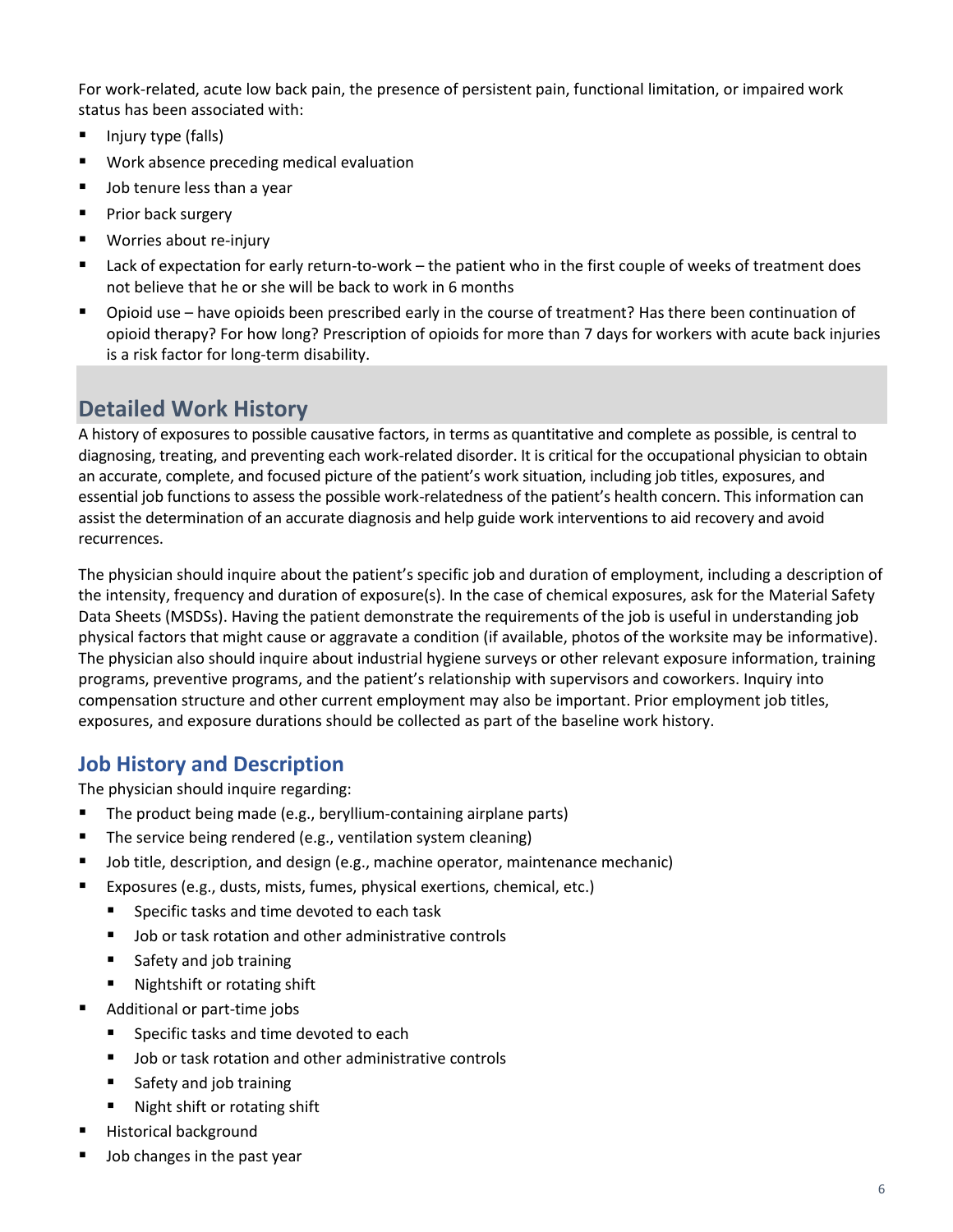- Has the patient changed companies or job title because of any health problem over the last 5 years?
- If so, has the patient permanently changed the kinds of things he or she does at work because of the problem?
- If the patient could change something at work to make it easier to work with his or her medical conditions, what would it be?

# <span id="page-6-0"></span>**Exposure and Protection**

The type and duration of exposure is important, especially in the evaluation of occupational illnesses. Chemical sampling, ergonomic evaluations, and other relevant job evaluation information are important and useful for documentation of exposures potentially related to occurrence of a health effect. The initial interview should include:

- Types and duration of exposures
	- Is ventilation adequate? Area or local ventilation?
	- Is visible dust, mist, or smoke present? (If yes, the ventilation in the work area may be inadequate.)
	- Use of personal protective equipment (PPE) and conditions of use
		- Is respiratory protective equipment used? What type? (Is it appropriate for that type of exposure?)
		- How frequently do you change your respirator or respirator cartridges?
		- Are other PPE, including gloves, protective clothing, hearing protectors used? What type(s) are used?
		- What is the training provided for job performance or PPE?
	- Is a two-part system used to manufacture paint or coating material? (If yes, occupational asthma is possible.)
	- Are chemical odors present? Or, do headaches occur at work? (Yes to either question suggests the possibility of overexposure to solvent or other vapors.)
	- How are chemicals stored? How are they used (e.g., diluted or concentrate used)?
	- Does the work process involve friction, grinding, heat, blasting, generation of fine particles, or enclosed spaces? (If yes, the exposures are more likely to be high.)
- Exposure to trauma or other physical hazards, such as electricity, electromagnetic radiation, noise, highamplitude vibration, chemicals, hot temperatures (e.g., heat stress/illness) and/or biologic hazards on all jobs
- To avoid this in the future, do you have any ideas on how this could have been prevented?
- Exposures and protection at home, in hobbies, or at additional or part-time jobs
- History of such exposure in the past:
	- What part of your health problem most affects you when you work?
	- Do you think something at work could have caused the problem?
	- Do you think something at work may make the problem worse, even if it did not cause it?
	- Adequacy of protection from hazards (engineering, personal, job or task rotation, exercise breaks, conditioning), methods of hazard control and actual work practices

# <span id="page-6-1"></span>**Sources of Additional Information for Determining and Measuring Exposure**

#### **For Potential Chemical Exposure**

Chemical information is available from the Material Safety Data Sheets (MSDSs), the Internet, standard texts, or the Regional Poison Control Center.

■ Under federal law (29 CFR 1910.1200, Hazard Communication), MSDSs are to be furnished by the employer to the worker or his or her health care provider upon request. However, the quality of the information on MSDSs varies greatly because the information is supplied by the product manufacturer and there is no effective mechanism in place to ensure that it is accurate or complete. MSDSs list the ingredients of the product and profile their important health, safety, and chemical properties and include the following information: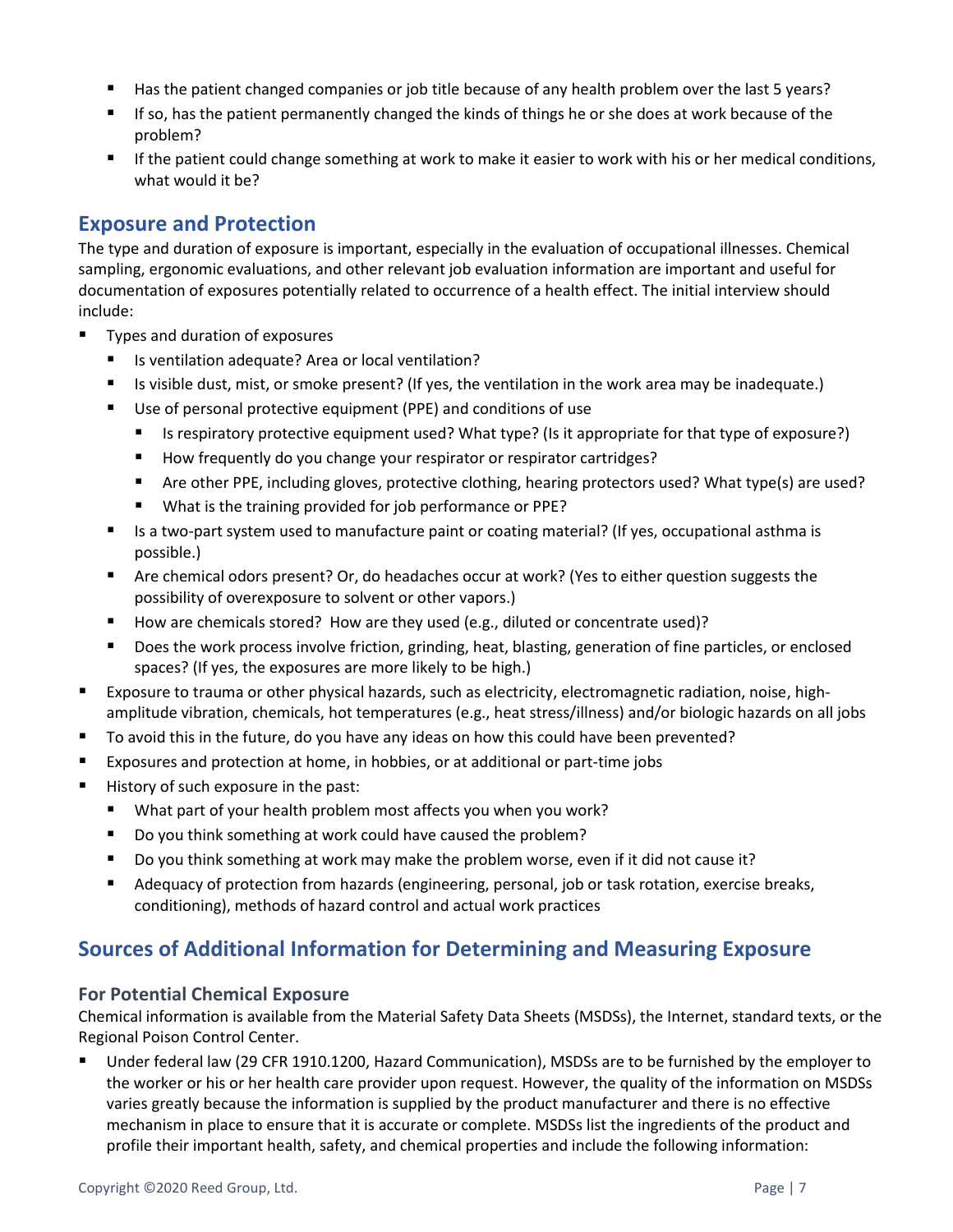- The name of chemical [description or MSDS information]
- The pH of the material
- The concentration of the material (especially if a mixture)
- The solubility of the material
- Toxicity of the material
- Emergency medical care recommended
- Product manufacturer
- Chemical class or type (alkali, acid, solvent)
- Nature of the exposure (liquids, solids, fumes)
- Dose or level of exposure:
	- The contact time (time from exposure until decontamination)
	- Measurements of environmental concentrations of the agent(s) to which the patient was exposed, if available.
		- Is there quantitative exposure data collected? Does it reflect personal or area monitoring?
		- Was a dust, vapor, mist or fume evaluated? If a dust, was the respirable fraction evaluated? Is there any information available regarding particle size or fiber type?
		- Over what period of time did the monitoring take place? Was it during a representative work period and comparable to the patient's working conditions? Is the exposure monitored a peak level or 8-hour time weighted average?
		- Is there a relevant occupational exposure level (OEL) defined for the substance? How does the measured level compare to the OEL?
		- An industrial hygiene survey of the workplace may be requested if more exposure information is needed to evaluate the potential linkage between a patient's illness and occupational exposure.
- Available biomonitoring data, where available and appropriate.

## **For Musculoskeletal Disorders**

There are multiple methods that have been used to document and evaluate job physical factors for musculoskeletal disorders (MSDs). As well, it is important in evaluating MSDs to query histories of acute injuries, as they can cause, contribute to, or even be the sole source for the manifestation of the current problem. Queries related to acute injuries are reviewed above.

Regardless of whether the current MSD appears to be related to an acute injury, documentation for the current problem should include recent and remote history(ies) of:

- Falls?
- Accidents?
- Motor vehicle crashes?
- Sports injuries?

The above queries should include sufficient detail to ascertain whether these prior events likely caused or contributed to the current problem (e.g., were there treatments rendered, what treatments were rendered, length of disability, length of treatment).

Documentation should be sought to commonly address the following factors for MSDs, both for the current job as well as any second employment or job:

- Intensity of exertion (How much force was used?) Weight lifted or carried? Shape of material lifted or carried? Horizontal distance of the lift? Vertical distance traveled when lifting? Carrying?
- Are lifting devices available for heavy lifts?
- Frequency of exertion (How often did these exertions occur?)
- Duration of exertion (How long does the exertional activity take?)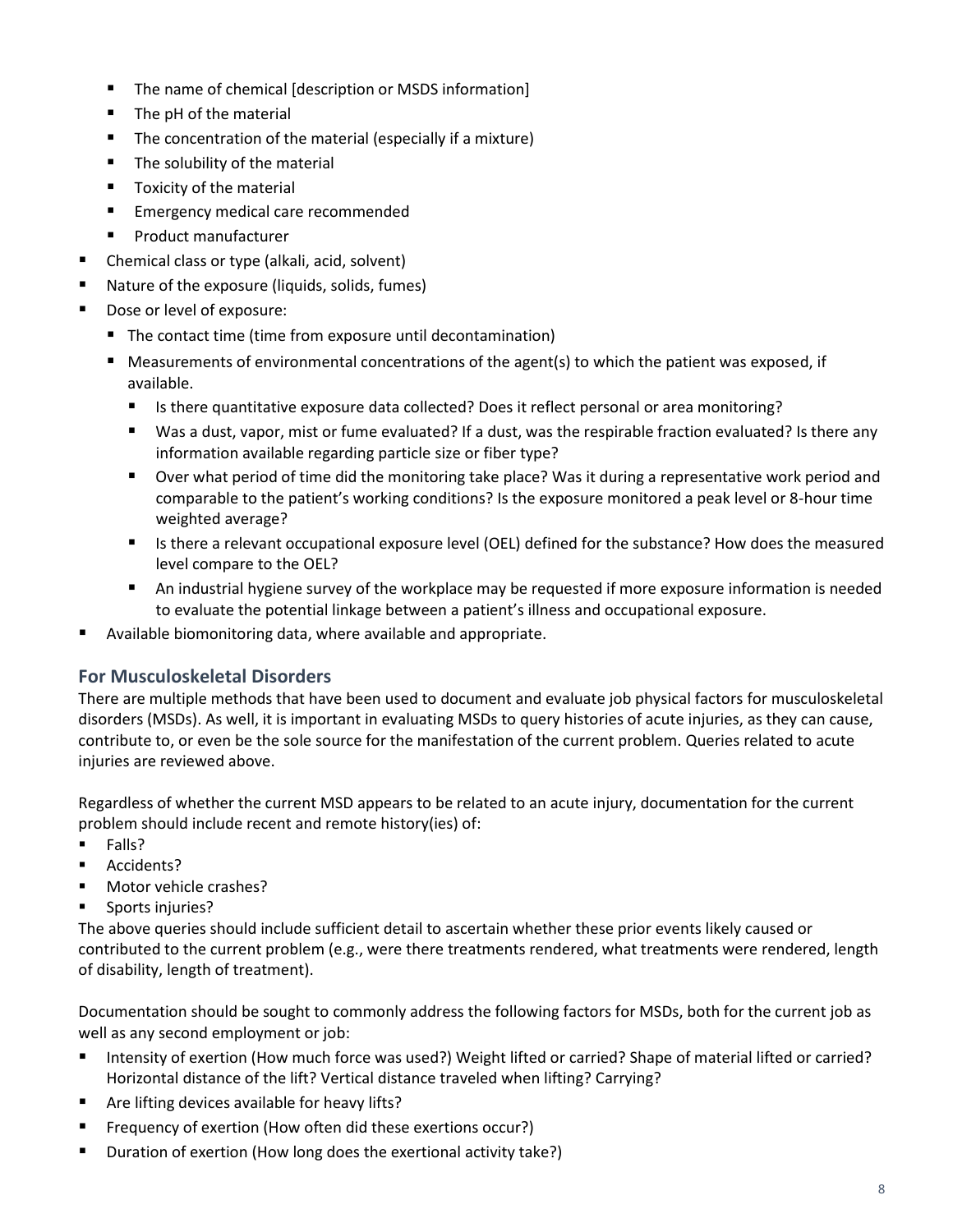- Posture (How high must the person reach, or how low must he or she bend? How much of the job involves nonneutral posture?)
- Are there engineering controls to minimize substantially non neutral postures?
- Static work (Are activities performed in one position with the development of localized muscle fatigue?)
- What tools and how are they used? Padded or shaped for comfort?
- Use of hand or other body part as a hammer or tool (Does the worker pound a hand on part of a tool?)
- Vibration (Is there low-frequency high amplitude vibrating tool exposure and for how long?)
- Is there rotation on the job? (Is there substantial variability in the job, or does the person rotate to a substantially different job?)
- Cold temperatures (Are the temperatures cold enough that greater force may have to be expended to hold the product or tool?)

Summary measures of exposure (or "tools") have now been at least partially validated in prospective cohort data with measured job exposure data that controlled for numerous potential confounders. These prominently include for the distal upper extremity: the American Conference of Governmental Industrial Hygienist's Threshold Limit Value for Hand Activity Level and the Strain Index.<sup>(3, 6-11)</sup> (Moore 95; Garg 12; Kapellusch 14a,b; Rempel 15; Thiese 15; Harris-Adamson 15) For the spine, the most widely used summary measure is the Revised NIOSH Lifting Equation, which also has now been validated for low back pain.<sup>(12-15)</sup> (Waters 93; Garg 14a,b; Kapellusch 14) These tools provide excellent lines of query for history taking to help ascertain and document work-relatedness of disorders. It is noteworthy that the evidence is now clearly supporting that force is the primary occupational risk factor for both the upper extremity and low back. This makes occupational and avocational history queries regarding force particularly important.

#### **Work Load, Job Experience and Accident Proneness**

Accident proneness is a term used to describe the increased likelihood for an accident to occur. It has been associated with physically strenuous tasks, being involved in dangerous jobs, younger age, sleep disorders, smoking, requesting a job change, physical disability and lack of physical activity. Personal income level, emotional distress and a poor housing environment may also be associated. Safety training has been negatively related to injury frequency. Risk of injury has been also associated with female sex and worker inexperience.<sup>(16-19)</sup> Queries into OSHA citations and for what reason(s) may be helpful.

# <span id="page-8-0"></span>**Review of Body Systems and Related Findings**

Depending upon the affected organ system, additional historical information and further evaluation may be appropriate.

#### **For Visual System Symptoms:**

- Changes in central vision
- Changes in peripheral vision
- Presence of color vision abnormalities
- Double vision, blurred or cloudy vision
- Ocular pain
- Sensation of foreign body in the eye(s)
- Red eye
- Discharge

#### **For Hearing Loss Symptoms**

- Muffled quality of speech and other sounds
- Difficulty understanding words, especially against background noise or in a crowd of people
- Frequently asking others to speak more slowly, clearly and loudly
- Needing to turn up the volume of the television or radio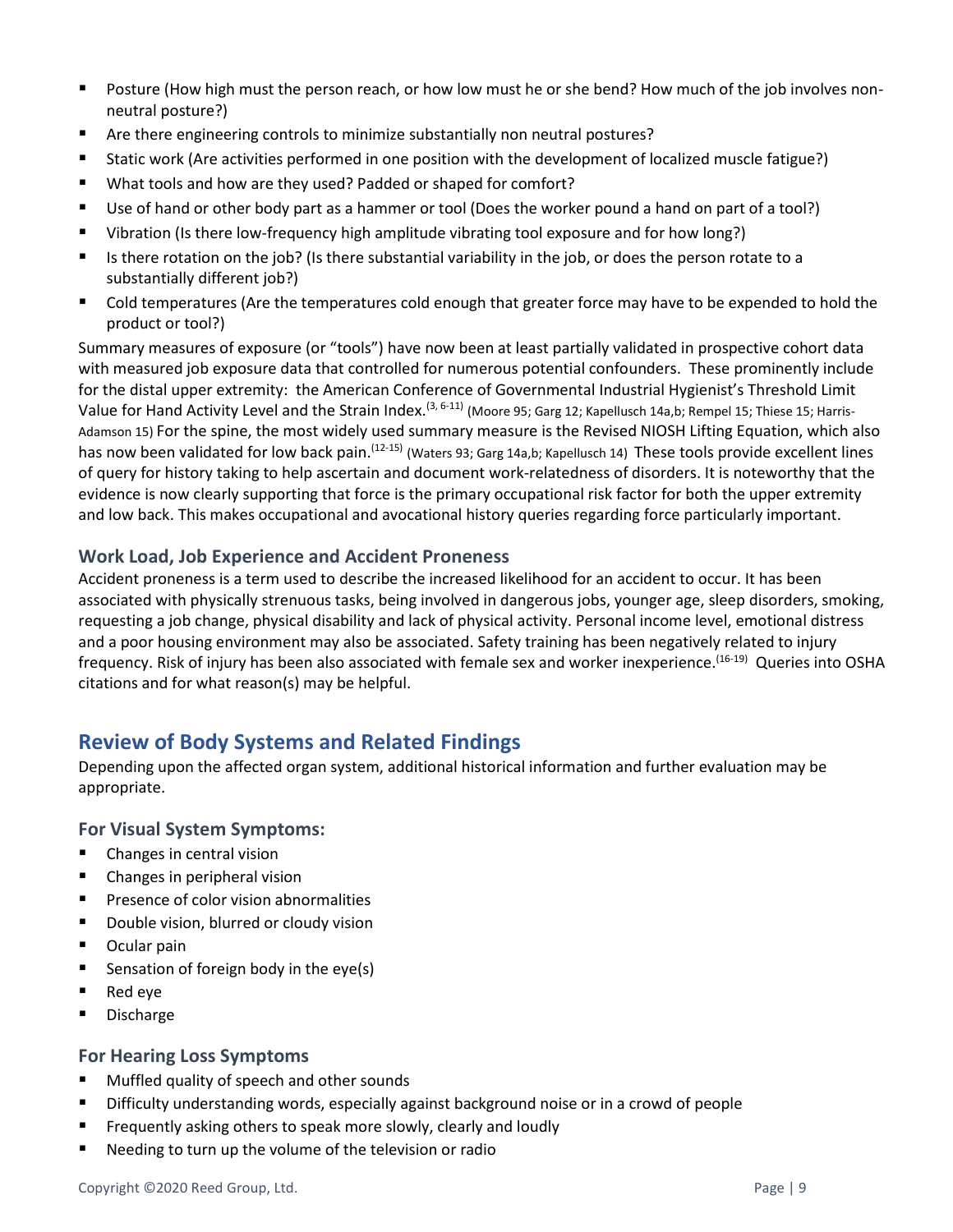- Withdrawal from conversations
- Avoidance of some social settings
- Not being able to hear high-pitched sounds, like a baby crying or a telephone ringing in another room
- Tinnitus, abnormal ringing or other sounds in the ears interfering with hearing
- Exposure to loud noise such as gunfire, music, power equipment away from work or with prior employment or military service
- Exposure to ototoxic drugs

If occupational noise-induced hearing loss (NIHL) is suspected due to an occupational history of noise exposure, the following should be documented:

- 1. Industrial hygiene monitoring that is consistent with exposure to excess noise, sufficient to cause hearing loss (> 85 dB(A), 8-hour time-weighted average).
- 2. Onset or worsening of hearing loss, based upon comparison with a baseline audiogram. Clinical audiometry requires use of trained staff, a calibrated audiometer and a soundproof booth.
- 3. The shape of the hearing threshold curve often shows a characteristic notch at 4 to 6 kHz, with recovery in both ears for frequencies above 6 kHz. If this recovery is not present, the diagnosis of NIHL may be reconsidered. However, many severe cases of NIHL do not show such a recovery (sometimes it is absent because of tinnitus).
- 4. Symmetrical loss is expected in each ear, or there should be an explanation for asymmetry on the basis of exposure history or other factors. An explanation for asymmetry could be that the person has a hobby such as rifle shooting (where the leading ear is subject to much higher levels of sound). If there is no convincing explanation for asymmetrical loss, referral to an otolaryngologist should be considered.
- 5. The audiogram must measure the magnitude of the hearing loss by noting the depth of the notch from an established baseline.
	- The threshold at 4KHz is at least 30dB Hearing Loss (HL) and is at least 15dB worse than the 2KHz threshold. As the NIHL increases, the notch widens and is lost.
	- The hearing loss should be a confirmed, average significant threshold shift at 2KHz, 3KHz and 4KHz measured by clinical audiometry of at least 10 dB, after age correction.
	- The hearing threshold is 25 dB or greater at all frequencies.

The extent of NIHL is not expected to increase after exposure to excessive noise has been permanently discontinued. However, total hearing capacity can further decrease due to factors not related to noise (age, other medical conditions).

#### **For the Musculoskeletal System**

- Pain (location, character, and radiation; see appropriate specific body part chapters for details)
- Erythema, pallor, ecchymosis, edema, temperature
- Deformity or dislocation
- Open wounds and/or blood loss
- Specific limitation of motion or other function
- Dysesthesias or paresthesias numbness, tingling (location, character, and radiation)
- Weakness
- Atrophy
- Gait (normal, antalgic, giving way)
- Level of physical activity and fitness routine regular or periodic physical activities for better aerobic capacity and overall muscle tone?

When a patient complains of pain, assessment tools such as pain drawings and visual analogue pain rating scales may help to further document the patient's perceptions and progress.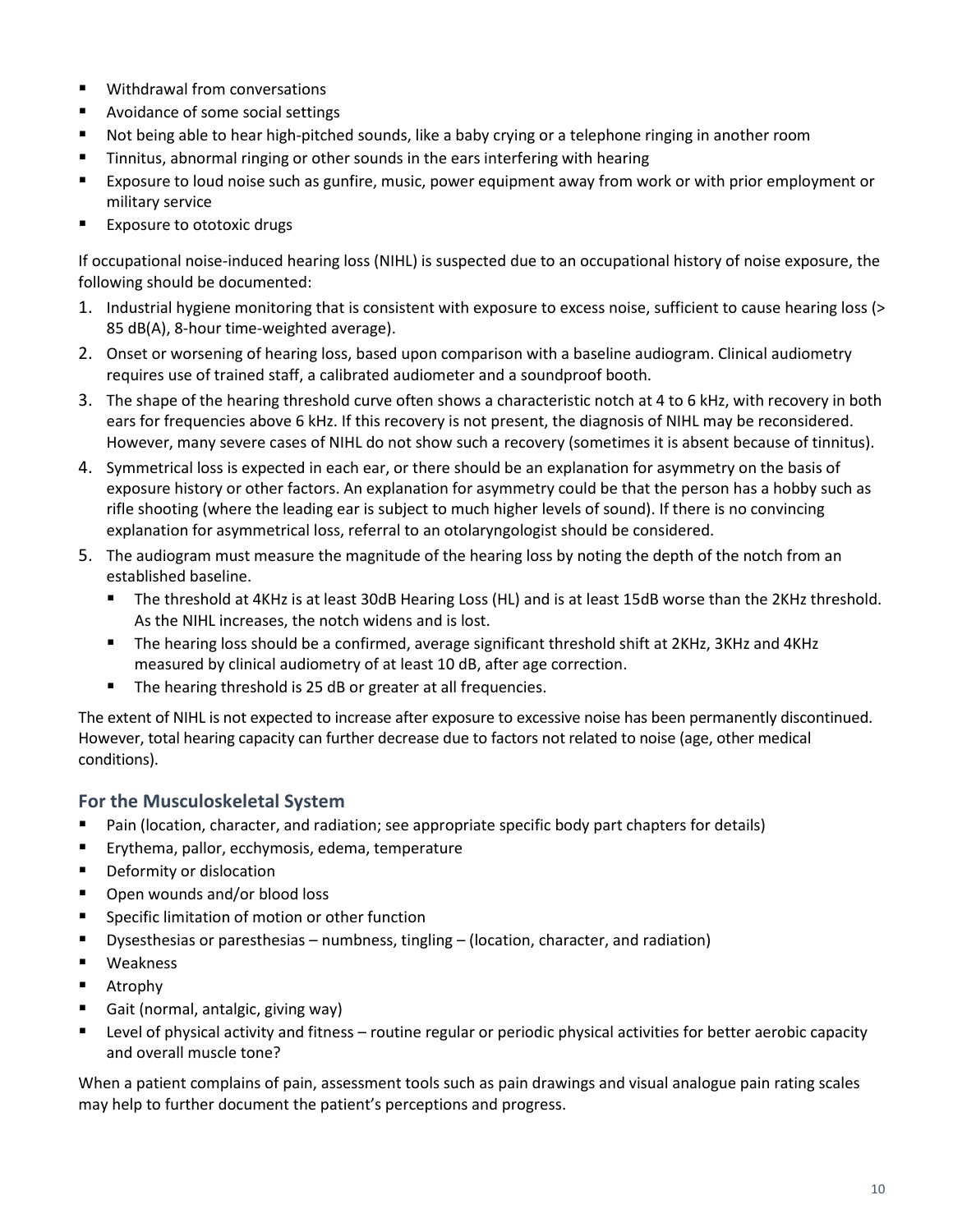#### **For Psychological/Behavioral or Stress-Related Symptoms**

- Depression, anxiety, panic attacks, mood swings
- Emotional distress, crying
- Predominately sad, anxious, angry, manic or indifferent mood
- Inappropriate responses or paranoia
- Flashbacks or nightmares with situations similar to a traumatic event
- Recurrent intrusive thoughts
- Heightened arousal
- Concentration problems
- Sleep disturbance
- **Hypervigilance**
- Disruption in social or occupational functioning (e.g., withdrawal from activities, decreased work productivity or failure to complete duties satisfactorily).
- Increased use of substances or substance abuse
- Perceived stressors or excessive demands or recent changes at home or work?
	- Work
		- Number of jobs held and work or shift schedules
		- Physical work environment (e.g., heat, cold, noise, risk)
		- Social and organizational structure of workplace (e.g., pace of job demands, overload, support of coworkers, and attitude of supervisors)
		- Organizational role (e.g., conflict, clarity of responsibility, demands, and degree of fit between worker and job/organization)
	- Family
		- Demands placed on working parents, multiple roles
	- **Einancial situation**
	- Effect of hobbies and after-work activities
	- Other stressful life events or daily hassles
	- Stress-related physical symptoms
		- Cardiovascular (e.g., hypertension)
		- Headaches
		- GI dysfunction (e.g., ulcers, irritable bowel syndrome)
		- Sleep disturbance
		- Somatization or tendency to convert stress into physical symptoms
		- **Neuroticism**
		- Lack of self-esteem
		- Personality traits associated with difficulties in socialization

Accident-related injury or significant stress can lead to symptoms of post-traumatic stress disorder. Symptoms of posttraumatic stress disorder include persistent re-experiencing of the event in the form of flashbacks, nightmares, intense distress when exposed to situations that remind the patient of the accident, and/or recurrent, intrusive thoughts of the incident. Such workers often will avoid situations or feelings associated with the trauma and may be emotionally unresponsive. Persistent symptoms of heightened arousal (e.g., sleep disturbance, irritability, and anger), concentration problems, and hypervigilance also are characteristic features. Exacerbation of these symptoms may occur relatively frequently and may be associated with higher levels of pain, disability, and psychological distress.

#### **For Pulmonary Disorders**

- Chronic cough or phlegm: productive or not? Frequency and nature of cough and/or phlegm:
	- number of months per year;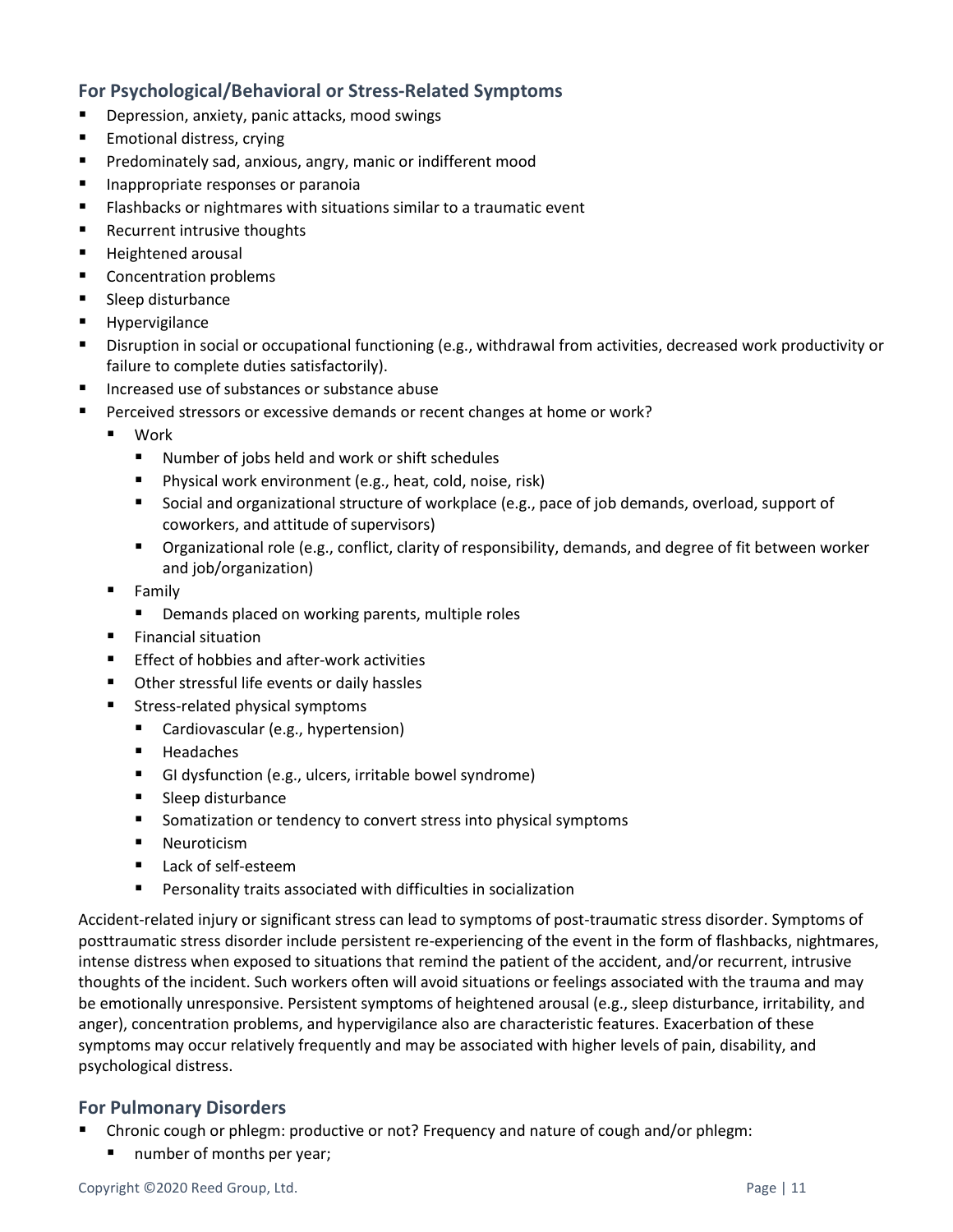- number of consecutive years;
- productive of blood.
- Flu-like symptoms (fever, chills, headache, muscle or joint aches)
- Chronic Bronchitis Do the symptoms meet the criteria of cough and phlegm production for 3 consecutive months in at least 2 consecutive years?
	- time of day of occurrence, at work, home, or both;
	- effect of change in position;
	- triggers chemicals (dust, mist, fumes), cold air, exertion;
	- past history of asthma, rhinitis/post nasal drip, heartburn or gastric reflux;
	- exacerbating and relieving factors.
- Dyspnea: shortness of breath:
	- with exertion or at rest;
	- walking with other people at an ordinary pace on level ground;
	- walking at own pace on level ground;
	- with how many flights of stairs.
- Associated with wheezing or chest pain/tightness:
	- circumstances of occurrence;
	- frequency, timing and persistence association with other symptoms;
	- association with shortness of breath.

#### **Occupational Asthma**

Symptoms of asthma include episodic wheezing, chest tightness, cough, dyspnea, or recurrent attacks of bronchitis with cough and sputum production. Asthma produces significant changes in the forced expiratory volume in 1 second (FEV1) and peak expiratory flow rate (PEFR). Asthma-related airflow changes can occur with a precipitating exposure, spontaneously, or with diagnostic maneuvers, such as non-specific inhalation challenge testing. Many agents can induce work-related asthma by a variety of mechanisms. Generally, there are 3 types of work-related asthma that share several important clinical features, such as airway inflammation, airway hyperresponsiveness and reversible airflow obstruction:

*Work-aggravated asthma*: when an individual with preexisting asthma, who has been symptomatic or treated with asthma medication within the 2 years prior, experiences increased asthma symptoms or medication use.

*Reactive airways dysfunction syndrome (RADS), also known as irritant induced asthma (IIR)*: when an individual without preexisting asthma develops new-onset asthma symptoms within 24 hours, after a one-time, high-level workplace inhalation exposure to an irritant gas, fume, smoke or vapor that persist for at least 3 months.

*Occupational asthma from working with a substance known to cause asthma*: when an individual without preexisting asthma develops new-onset asthma symptoms associated with work and has relevant workplace exposure to an agent known to give rise to occupational asthma. A comprehensive list of asthma inducers is available in several occupational pulmonary disease textbooks, as well as several journal articles, included in the references.<sup>(20-24)</sup> Patterns of association can vary and include:

- symptoms of asthma that develop or worsen after a worker starts a new job or after new materials are introduced on a job (a substantial period can elapse between initial exposure and development of symptoms);
- symptoms that develop within minutes of specific activities or exposures at work;
- delayed symptoms that occur several hours after exposure (e.g., during the evenings of workdays);
- symptoms that occur less frequently or not at all on days away from work and on vacations;
- **E** symptoms that occur more frequently when the affected worker returns to work; and
- symptoms that are temporally associated with workplace exposure to an agent with irritant properties.

Work-related changes in medication requirements can accompany these symptom patterns.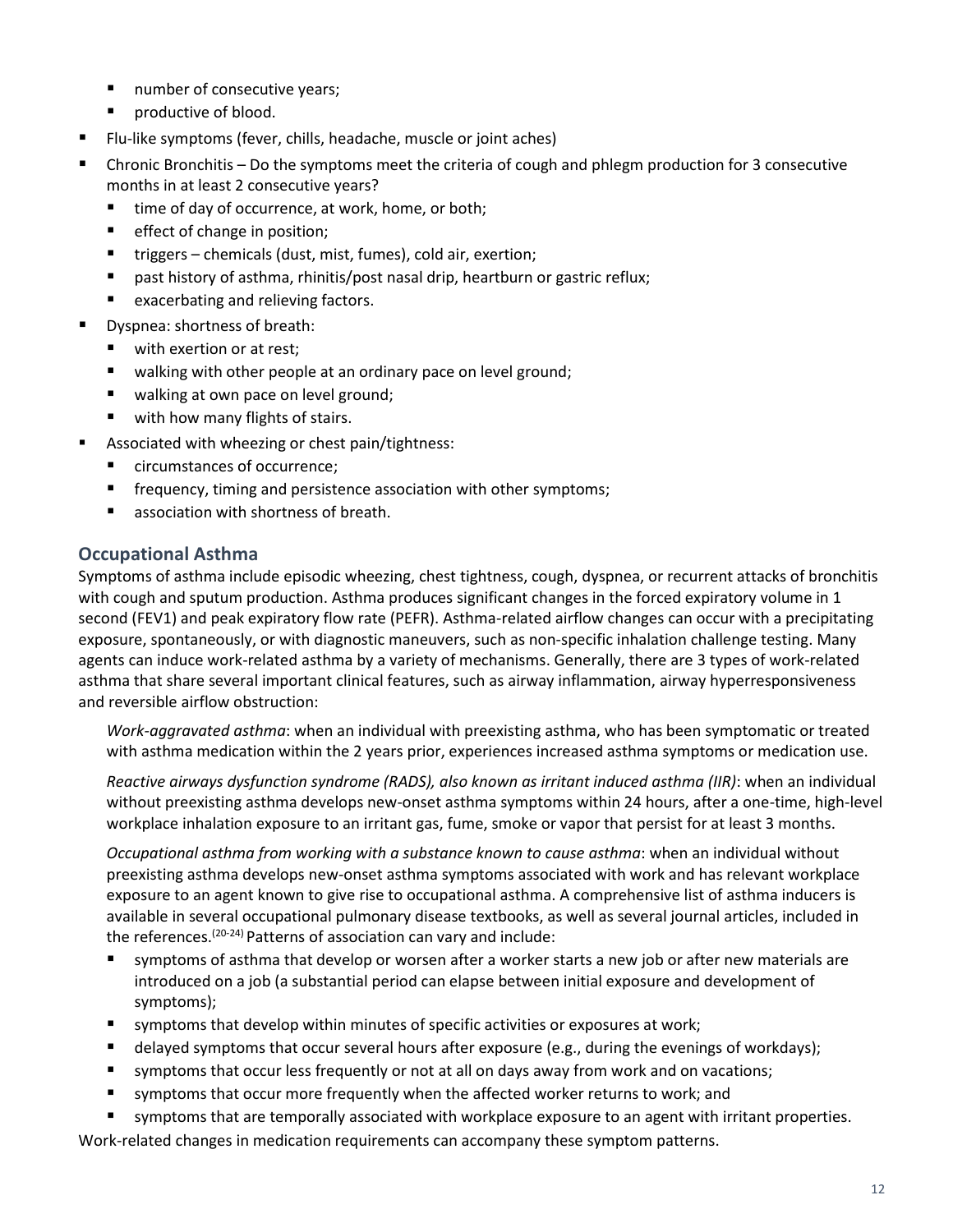#### **For Cardiovascular Disease**

A number of workplace conditions have been implicated as risk factors for cardiovascular disease (CVD), including:

- Long work hours;
- Shift work;
- Chemical conditions (e.g., carbon disulfide, nitrate esters, carbon monoxide, methylene chloride, solvents);
- Physical conditions (e.g., cold, heat, noise, passive smoking, sedentary work);
- **•** Degree of perceived threat/necessary vigilance<sup>3</sup>; and
- Job strain (high job demands/low decision latitude).

Evidence suggests a causal association between job strain (a combination of high psychological demands and low job decision latitude or control) and hypertension and CVD. Low decision latitude may also be a risk factor for CVD. As yet limited but convincing evidence exists for a role of another purported psychosocial factor – effort-reward imbalance (ERI), with similar observed effect sizes as job strain. In addition, threat-avoidant vigilant (TAV) work has been identified through studies of single occupations as a potentially helpful explanatory variable as to why groups such as professional drivers – whose work is characterized by high TAV – have the most consistent evidence of CVD.

#### **For Abdominal Disorders**

A relatively detailed history of the patient's symptom's and environmental or occupational exposure is recommended. Beyond this, a gastrointestinal review of systems (ROS) may be appropriate and may include history relevant to occupational liver disease evaluation.

#### **Abdominal Hernia**

A hernia, the protrusion of an organ(s) through the abdominal wall, is thought to be caused by any factor that increases pressure in the abdomen, such as:

- Lifting heavy objects
- Frequent forceful coughing or sneezing
- Constipation and straining for a bowel movement
- Obesity
- Pregnancy
- In men, pushing too hard to urinate when an enlarged prostate is causing a blockage.

Temporal relationship to the onset of symptoms/occurrence of a hernia during a work activity can be evaluated. Symptoms associated with a groin hernia may include:

- Pain or discomfort in lower abdominal or groin area;
- A bulge that cannot be pushed back in, a potentially life-threatening problem because the bowel (or other organ) may be trapped or strangulated.

#### **Elevation of Liver Function Tests and Relevant History**

The possibility of a relationship between elevation of liver function tests and occupation is not usually easily determined. The pattern of liver function tests is important. When faced with an abnormality, the first step should be to assess the degree of abnormality. Very high levels (>5 times normal range) should prompt further evaluation without delay. Levels 2 to 5 times normal range are frequently asymptomatic.

Most hepatic disease processes are not expected to elevate just one value in the panel, and it would be very unusual for any of the most common forms of liver injury (alcohol, viral hepatitis, non-alcoholic steatohepatitis, chemical injury, or biliary disease) to produce a pattern of four low values and one high. A simple strategy for reducing the number of false-positive results is to discount a moderate elevation in one isolated value when the other four tests are well within normal limits. A single isolated value is then likely due to analytic variation if it does not correlate with any reasonable pattern of hepatic injury or disease.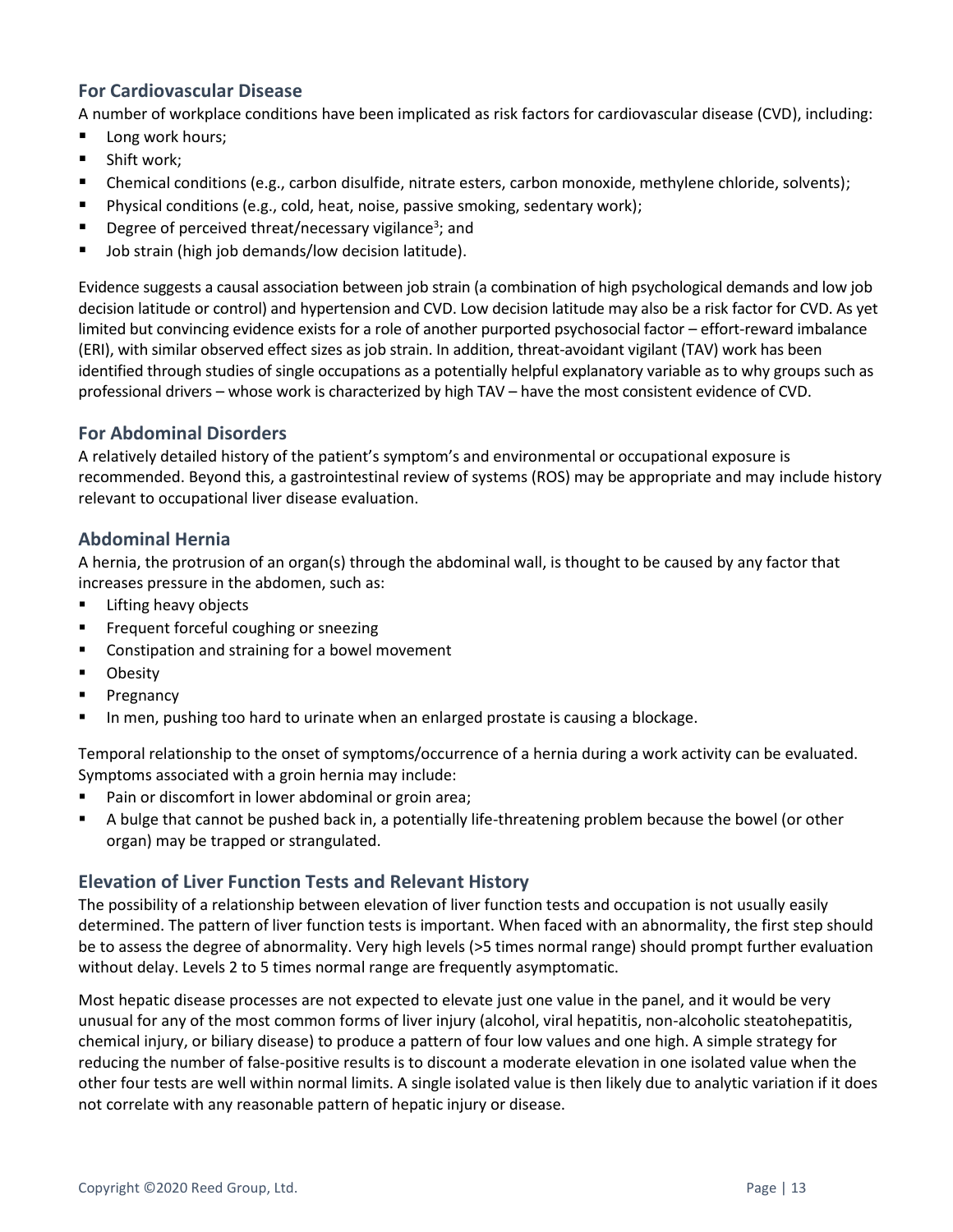An AST/ALT ratio of less than one is suggestive of viral or toxic exposures rather than alcohol use. Ratios of greater than two are suggestive of alcoholic liver disease. (Hepatic enzyme values in alcoholism vary widely and may include different combinations of hepatic enzymes. The most common are an AST>ALT elevations, gamma GTP elevation, and elevated MCV. Anemias may also occur.) If a significant hepatotoxic exposure is identified, the patient should be removed from further exposure, alcohol use and potential hepatotoxin medications discontinued and his or her AST and ALT rechecked in 2 to 4 weeks. As long as an irreversible condition like fibrosis or cirrhosis is not present, toxically elevated liver function test results are expected to vary with variable levels of exposure. Thus, recovery suggests an occupational or environmental etiology, while persistent elevations indicate otherwise, provided that the suspected exposure had been correctly identified and reduced. Persistent elevation of AST and ALT levels greater than twice normal for more than 2 months warrants further investigation; referral to a hepatologist should be considered. Such individuals have an increased likelihood of chronic active hepatitis, steatohepatitis, and fibrotic changes.

A number of factors have been implicated as risk factors for liver disease, including:

- Significant alcohol use;
- Viral hepatitis (B, and C) and other infectious diseases and biliary disease (Hepatitis A is an acute liver disease, but is not believed to have associated chronic disease risks);
- Medications, including but not exclusive to acetaminophen, isoniazid, erythromycin, estrogens, phenytoin, leukotriene inhibitors, chronic NSAIDs and megavitamins such as vitamin A and herbal or alternative remedies;
- Metabolic or systemic disorders including diabetes mellitus, hemochromatosis, Wilson's disease, hemochromatosis, autoimmune disease) hyperlipedemia and obesity;
- Presence of any known or suspected hepatotoxins in the workplace or environment (sources of information include MSDSs, toxicology, and industrial hygiene data. A list of known hepatotoxins can be obtained from HazMap at [http://hazmap.nlm.nih.gov/hazmapadv.html\)](http://hazmap.nlm.nih.gov/hazmapadv.html).

#### **For Skin Disorders**

Dermatitis resulting from a local exposure to irritants or caustics/acids, with full recovery within several days to several weeks, is an acute injury. Corrosion, acute irritation, and phototoxic injury of the skin are usually easily diagnosed because of the significant erythema, vesicles, and/or bullae that develop in a sharply delineated area within minutes to hours after exposure. Ninety percent of occupational skin disease cases are due to occupational contact dermatitis (OCD), usually moderately severe, chronic or recurrent skin disorders. There are no reliable clinical features to determine whether a dermatitis is OCD or endogenous, with the exception that a case history with rhinitis, asthma, dry skin, signs of atopic disposition or a central palmar pattern may correlate with an underlying endogenous process, such as atopic dermatitis. Not all cases of work-related skin symptoms come to medical attention, and standard case definitions for OCD, including occupational irritant contact dermatitis (OICD) and occupational allergic contact dermatitis (OACD), have not been in use.

Determination of a relationship between contact dermatitis and occupation is not always clear-cut. A "yes" answer to 4 of the following 7 questions is considered adequate to establish probable occupational causality for a case of contact dermatitis and for reporting that case: $(25)$  (Mathias 89)

- Is the clinical appearance compatible with contact dermatitis? Are physical findings present?
- Are there workplace exposures to potential irritants or allergens? Is the work history consistent?
- Is the anatomic distribution of the eruption compatible with job exposure?
- Is the temporal relationship between exposure and onset consistent with contact dermatitis? Is there an appropriate temporal sequence?
- Have non-occupational exposures been excluded as causes?
- Does dermatitis improve away from work exposure (weekend, holiday, etc.) to the suspected irritant or allergen?
- Do patch or provocation tests identify a probable allergic cause?

OICD may be clinically indistinguishable from OACD, although certain features may suggest one over the other. The diagnosis of OICD is one of exclusion, since there is no diagnostic test for this condition. There are a few clinical features that may help to distinguish between OICD and OACD. If symptoms occur in a non-sensitized individual,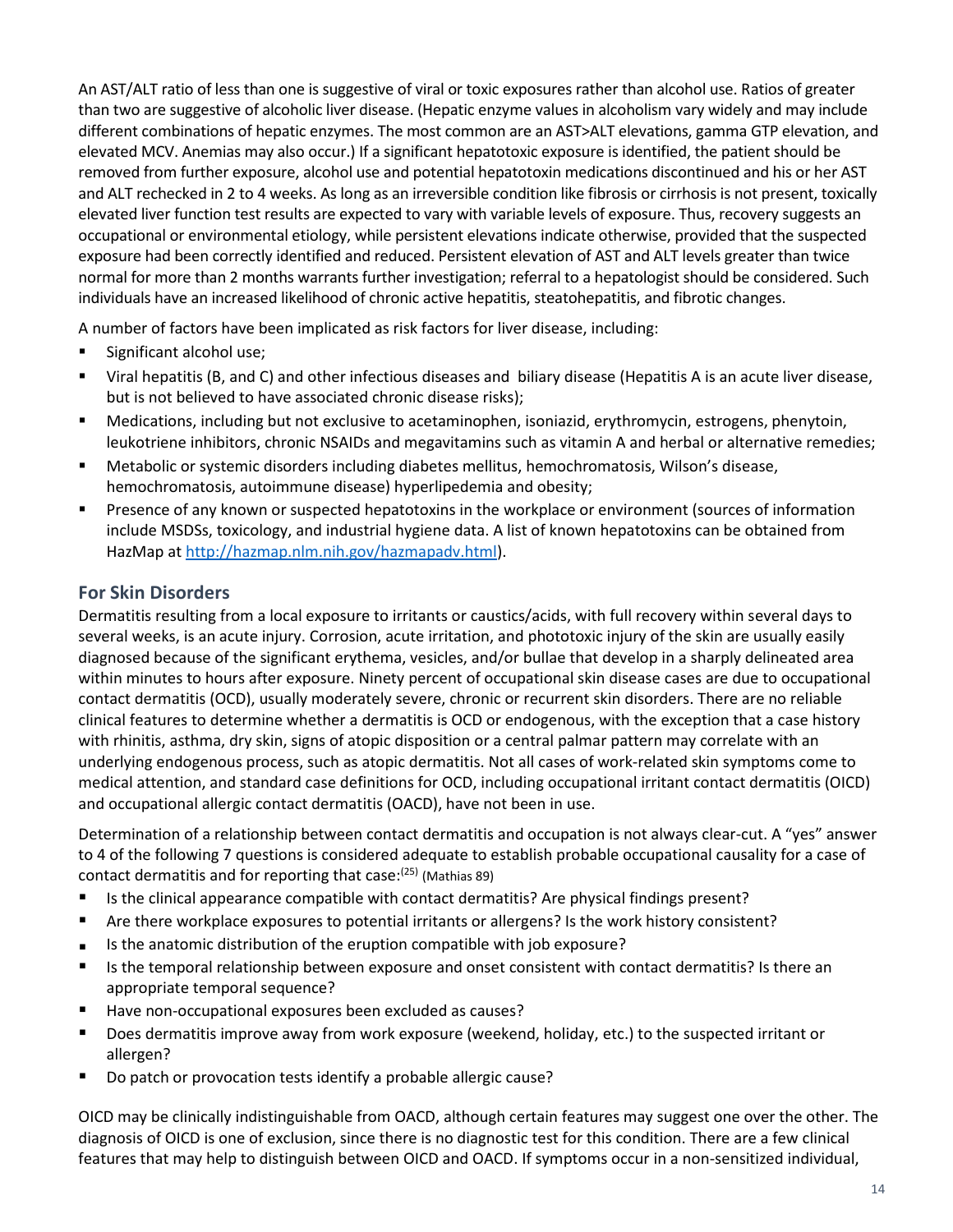after first contact with a chemical substance, it is probably OICD because a latency period is required for the development of sensitization in OACD – the immune system needs about 1 to 2 weeks to develop antibodies. If reexposure with improved protective measures does not lead to symptoms after, for example, a holiday, sick leave or temporary change of workplace, the contact dermatitis is likely OICD since minimal exposure would cause a recurrence if a case of OACD were present.

Patients presenting with findings consistent with OCD consistent with either OACD or OICD need to be appropriately patch tested, when available – to determine the final diagnosis. The strongest evidence that an allergic dermatitis is of occupational origin is a positive patch test response to a nonirritating concentration of a substance found in the workplace. Patch testing of chemicals and work substances should be carried out by a skilled physician/dermatologist but may be discouraged because of difficulty with availability and a relatively high falsepositive rate (the sensitivity and specificity of patch testing is approximately 70%). Thus, allergic OCD may be under diagnosed because of under-utilization of patch testing in dermatology and occupational medicine clinics.

# <span id="page-14-0"></span>**Physical Examination**

The focus of the physical examination should be guided by the medical history. Elements may include:

- General observation of the patient
	- Gait and weight bearing, seated posture, and comfort level
	- Use, disuse, or guarding of the affected body part
	- Posture, station, body habitus, overall fitness level, appearance relevant to stated age if markedly different
	- General demeanor, affect, facial expression, mood changes, and appropriateness of responses
- Vital signs
	- Blood pressure
	- Heart rate
	- Respiratory rate
	- Height
	- Weight
	- Body mass index
	- Pulse oximetry (especially for pulmonary-related disorders)
- Focused regional examination
- Neurologic, ophthalmologic, or other specific screening
- More comprehensive examination areas with related or potentially referred symptoms, as indicated by the history or the physician's knowledge of the provisional diagnosis
- Evaluation of nonorganic symptoms and signs

The content of focused examinations is determined by the presenting symptom and the area(s) and organ system(s) affected (see the appropriate body part chapters). Many elements of the musculoskeletal exam, particularly those involving tenderness, pain, range of motion, or effort, elicit subjective patient responses. Some patients with musculoskeletal and other symptoms will have no objective findings.

# <span id="page-14-1"></span>**Communicating the Results of the Initial Assessment: Evaluating Fitness for Duty and/or Return to Work**

Physicians communicate with employers to help facilitate the return to work and ensure safety for the returning employee and coworkers. Physicians inform supervisors and managers about medically indicated permanent and temporary restrictions on the patient's work or duties, and inform first aid and safety personnel, when appropriate, whether the patient's health status might require emergency treatment or whether any specific assistance is needed in case of fire or other evacuations.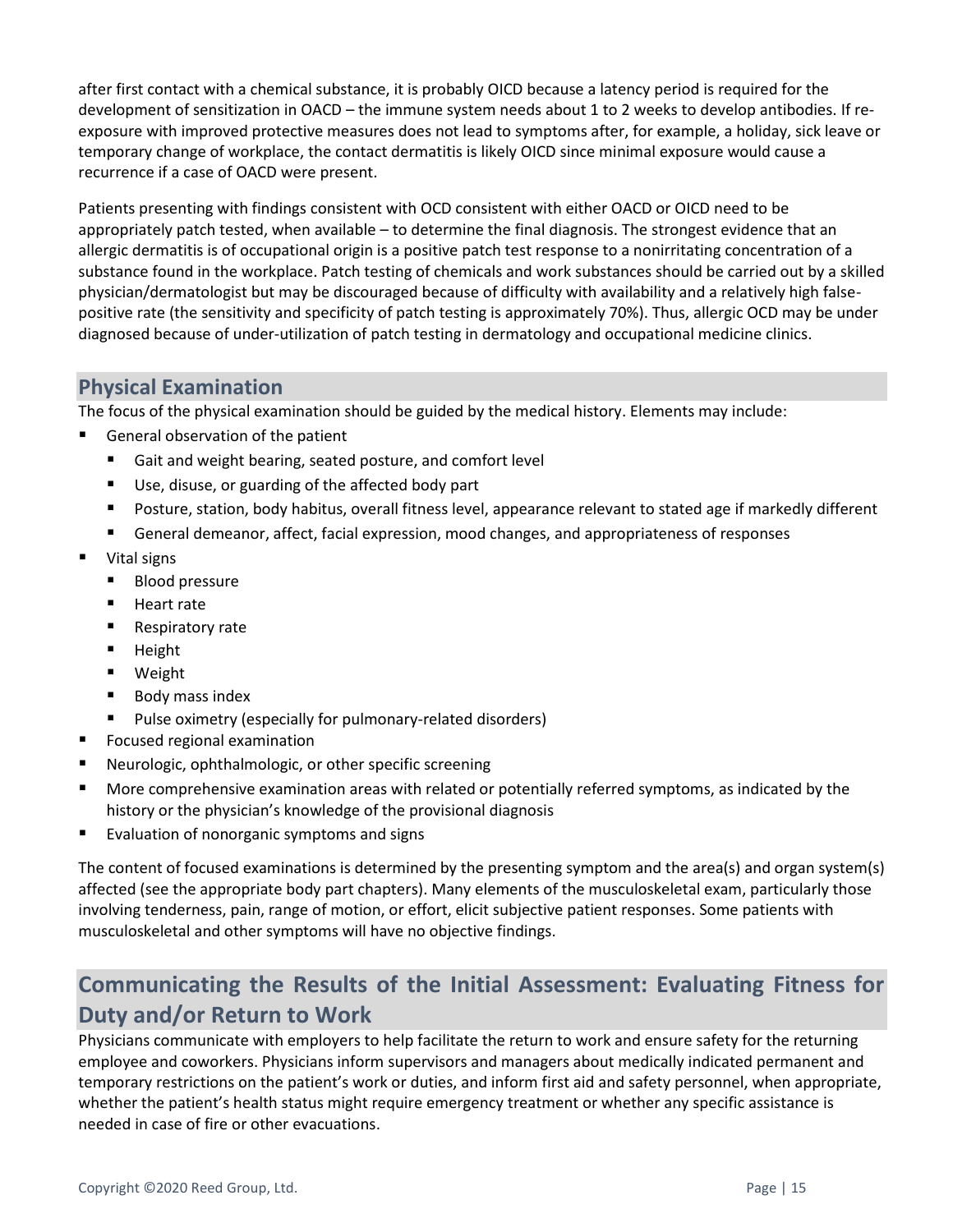Physicians should provide clear, concise, and specific limitations when possible. Physicians must understand and recognize, though, the limitations in their own ability to either predict an individual's functional capacity or define what is safe and/or reasonable for an individual to do. For example, lifting limitations often are arbitrarily assigned and based largely on prior practice experience combined with the patient's best guess about their ability. Many factors, such as how something is lifted, may be more important than how much is lifted. (Parameters that affect lifting capacity particularly as related to spinal capacities are available from the CDC/NIOSH.)<sup>(26)</sup> Many providers and therapists believe early referral for specialized treatment (or therapy) results in superior outcomes. However, there is an absence of supporting evidence regarding this issue as selection bias is highly likely since earlier referrals include milder cases that usually have better prognoses.

There is no quality evidence to provide clear, concise, or specific guidance in assignment of limitations. Therefore, arbitrary and opinionated limitations are a frequent occurrence. These limitations often do not comport with home or hobby activities, which is incongruous. It should be understood that arbitrary designations (e.g., unable to lift more than 1 pound) may be taken by court systems as unbending and inflexible truths. Simple transcription of a patient's symptom into the medical record with subsequent assertion that these reports have special scientific or clinical weight is inappropriate. In many cases, when limitations are assigned, they are used by vocational rehabilitation specialists and others and translated into the *Dictionary of Occupational Title* definitions. At the very least, physicians should be fully aware of the implications of their prescribed limitations.

Return to work extends beyond concerns about managing physical function to the complexities related to beliefs, roles, and perceptions of the patient and the employer. There often are social and communication barriers to return to work. Physicians have the potential to play a key role in facilitating the return to work process. Facilitating return to work reduces the patient's probability of disability. Disability has been associated with reduced longevity.<sup>(27, 28)</sup> (Patja 00; Levantesi 12) Beyond evaluating a patient's health status, it is necessary to address how that status may affect the patient's ability to perform the essential functions of his or her current job or anticipated modified duty. The examining physician should avoid disclosing to the employer any specific findings, diagnoses, or information unrelated to the patient's occupation or work environment.

The following may be included in communications with the employer:

- Specific and objective limitations
- Specialized equipment requirements
- Permanent or temporary restrictions
- Day/work-hour limitations
- Time period for restrictions/scheduled follow-up
- Diagnosis (Some jurisdictions may require this information be released to the workplace.)
- Treatment issues that may impact the workplace (This information is helpful if allowed to be released as it provides the employer the appropriate information required (e.g., elevate the leg 5 times a day with ice) that would have to be performed at work to be effective.)

Reasons for communicating with employers include:

- Informing supervisors and managers about medically indicated permanent and temporary restrictions on the patient's work or duties.
- Informing first aid and safety personnel, when appropriate, whether the patient's health status might require emergency treatment or whether any specific assistance is needed in case of fire or other evacuations.
- Helping to ensure safety for the returning employee and coworkers.
- <span id="page-15-0"></span>■ Identifying other individuals at risk from similar exposures, particularly industrial poisoning, such as lead.

# **Recordkeeping**

The information obtained at the time of the first contact with the patient will, in the United States, normally be part of the Occupational Safety and Health Administration (OSHA) Form 301 (Injury and Illness Report)(29) (OSHA FAQ) and any other reports, such as workers' compensation reports, that may be required. Employers in the United States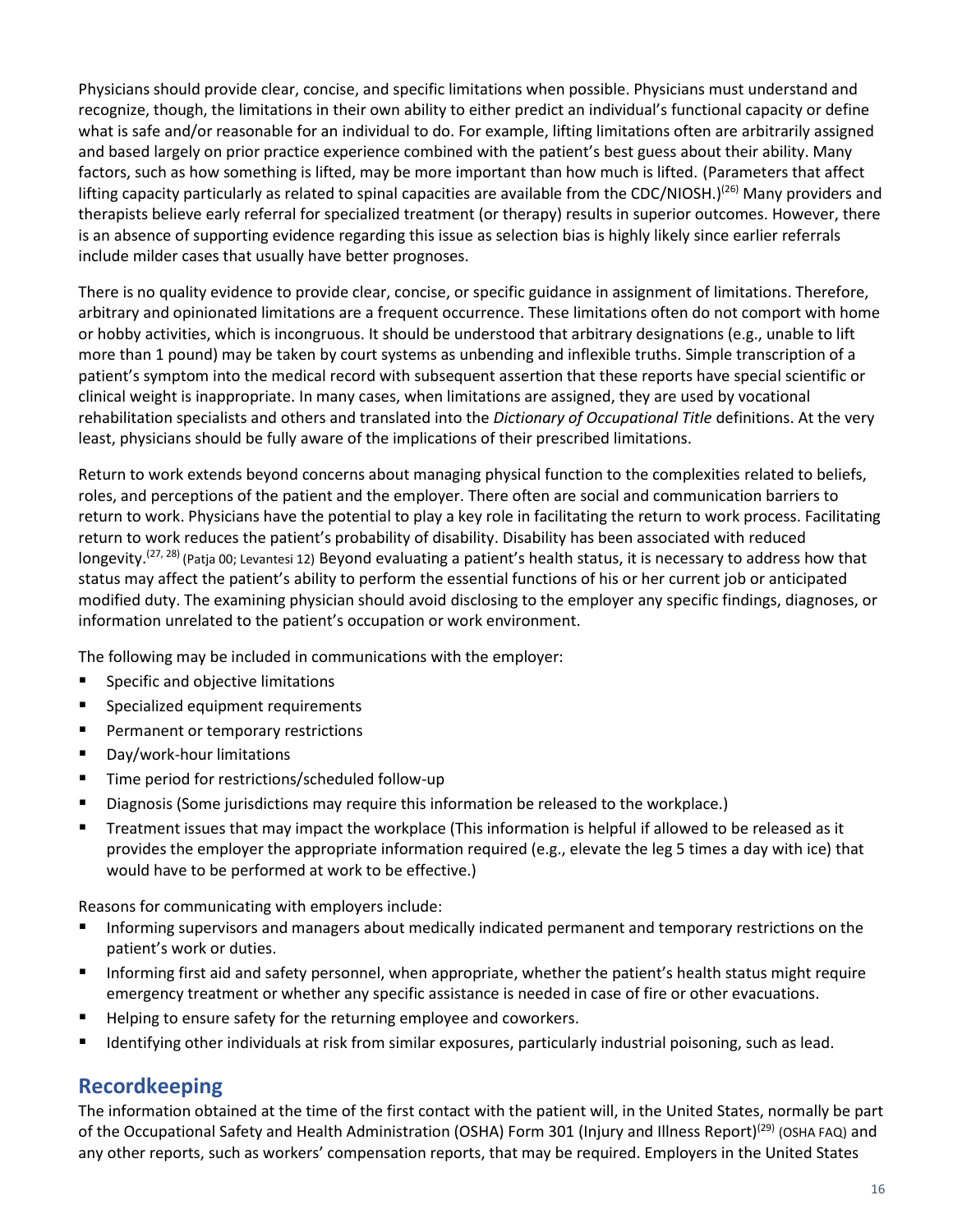are required to record work-related injuries or illnesses that result in death, days absent from work, restricted work or transfer to another job, medical treatment beyond first aid,<sup>i(30)</sup> (OSHA 1904.7) loss of consciousness, or diagnosis of a significant injury/illness by a physician or other licensed health care professional. Further, an adequately documented, legible report is essential for accurate billing and legal purposes. Incomplete or illegible recording for billing purposes can lead to inaccurate coding, billing, insufficient reimbursement, and loss of reimbursement.

Records generally contain the following information and answer the following questions:

- Full name and address data
- Date of birth
- Date of hire
- **Gender**
- Date and time the injury/illness occurred
- Nature of the injury/illness (part of the body affected)
- How did it happen?
- What was the employee doing just before the incident occurred?
- What object or substance directly harmed the employee?
- Where was treatment given? At the worksite?
- If treatment was administered away from the worksite, where was it given?
- Who was in charge of treatment?
- Was the employee hospitalized as an inpatient? Who was the attending practitioner and his or her subspecialty?
- <span id="page-16-0"></span>If the employee died, when and where did the death occur? Who pronounced the employee dead?

# **Privacy of Records**

The confidentiality of medical information and records is protected and required by statutes, regulations, and codes of medical ethics, which govern their maintenance, retention, and release. Medical information concerns the medical status of individual patients, including historical, physical, and laboratory findings. Medical records are the physical or data-storage form of medical information gathered from or applying to patients and should be considered protected health information. Examples of information reflected in medical records include:

- Oral information, including telephone communication, noted by a physician or other allied health professional
- Reports of medical examinations, progress notes, lab results, consultations, assessments, and recommendations
- Electronically or optically stored or transmitted information
- Photographs taken for medical purposes
- Radiologic studies
- **Billing data or records**

Medical records should be secured, with access limited to physicians, their qualified designees, and others who have a legal right to access. An authorization for release of medical information, signed by the patient and meeting the

<sup>i</sup>OSHA 29 CFR 1904(b)(5)(ii) defines "first aid" as: a) using a nonprescription medication at nonprescription strength (for medications available in both prescription and nonprescription forms, a recommendation by a physician or other licensed health care professional to use a nonprescription medication at prescription strength is considered medical treatment for record keeping purposes); b) administering tetanus immunizations (other immunizations, such as hepatitis B vaccine or rabies vaccine, is considered medical treatment); c) cleaning, flushing, or soaking wounds on the surface of the skin; d) using wound coverings such as bandages, Band-Aids, gauze pads, etc. or using butterfly bandages or Steri-Strips (other wound-closing devices such as sutures, staples, etc., are considered medical treatment); e) using hot or cold therapy; f) using any nonrigid means of support, such as elastic bandages, wraps, nonrigid back belts, etc. (devices with rigid stays or other systems designed to immobilize parts of the body are considered medical treatment for record keeping purposes); g) using temporary immobilization devices while transporting an accident victim (e.g., splints, slings, neck collars, back boards, etc.); h) drilling of a fingernail or toenail to relieve pressure or draining fluid from a blister; i) using eye patches; j) removing foreign bodies from the eye using only irrigation or a cotton swab; k) removing splinters or foreign material from areas other than the eye by irrigation, tweezers, cotton swabs, or other simple means; l) using finger guards; m) using massages (physical therapy or chiropractic treatment are considered medical treatment for record keeping purposes); or n) drinking fluids for relief of heat stress.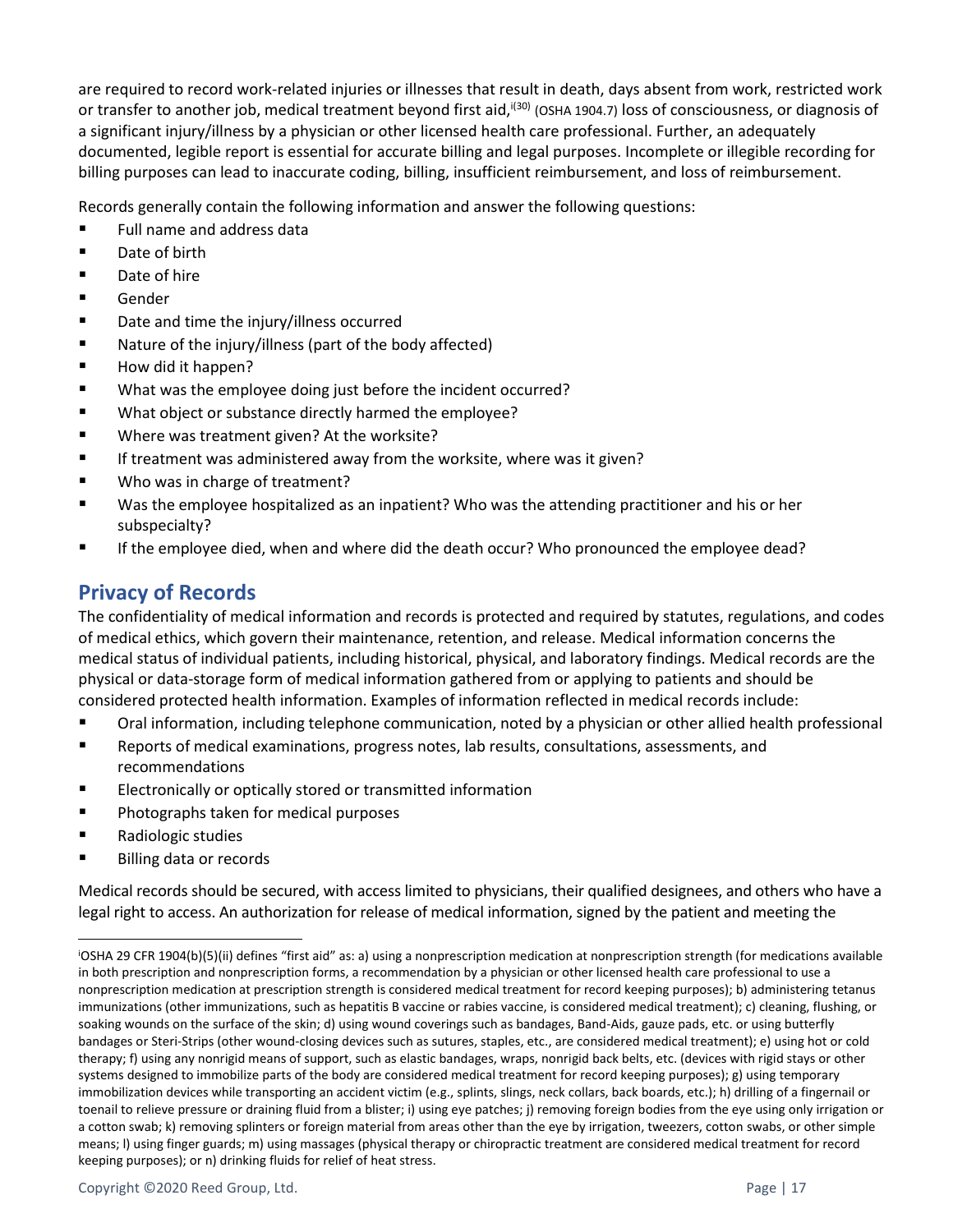applicable legal requirements, must be executed before medical records are released. When medical information or records are transmitted, only that information pertinent to the issue at hand should be sent unless otherwise authorized.

Medical confidentiality may be waived by operation of law and by authorization of the patient or the patient's legal representative. The former commonly occurs in legal proceedings in which the patient places his or her physical condition at issue. For example, in some states, the filing of a workers' compensation claim is deemed to allow the insurer access to all medical records that relate to a condition relevant to the claim, regardless of whether the injured worker authorizes such release. The latter is the more common manner by which physicians obtain authorization to release medical information.

Only pertinent information and records should be released. Absent patient consent or specific legal authority, physician recommendations communicated to an employer concerning a patient's medical clearance, performance, and/or safety in the workplace should not include medical diagnoses. Providers should familiarize themselves with the laws of their states that relate to the disclosure of confidential medical information. In the U.S., complex issues involving the supremacy of federal law in a particular circumstance may arise depending on the wording of certain state statutes. It is beyond the scope of this publication to explore such issues. It is a sound practice for providers, whenever possible, to require that they be provided with current, properly worded releases that specify the records to be released and the recipients who are to receive them. Once in possession of such documentation, providers should take care not to release information that is beyond the scope of the authorization that has been received.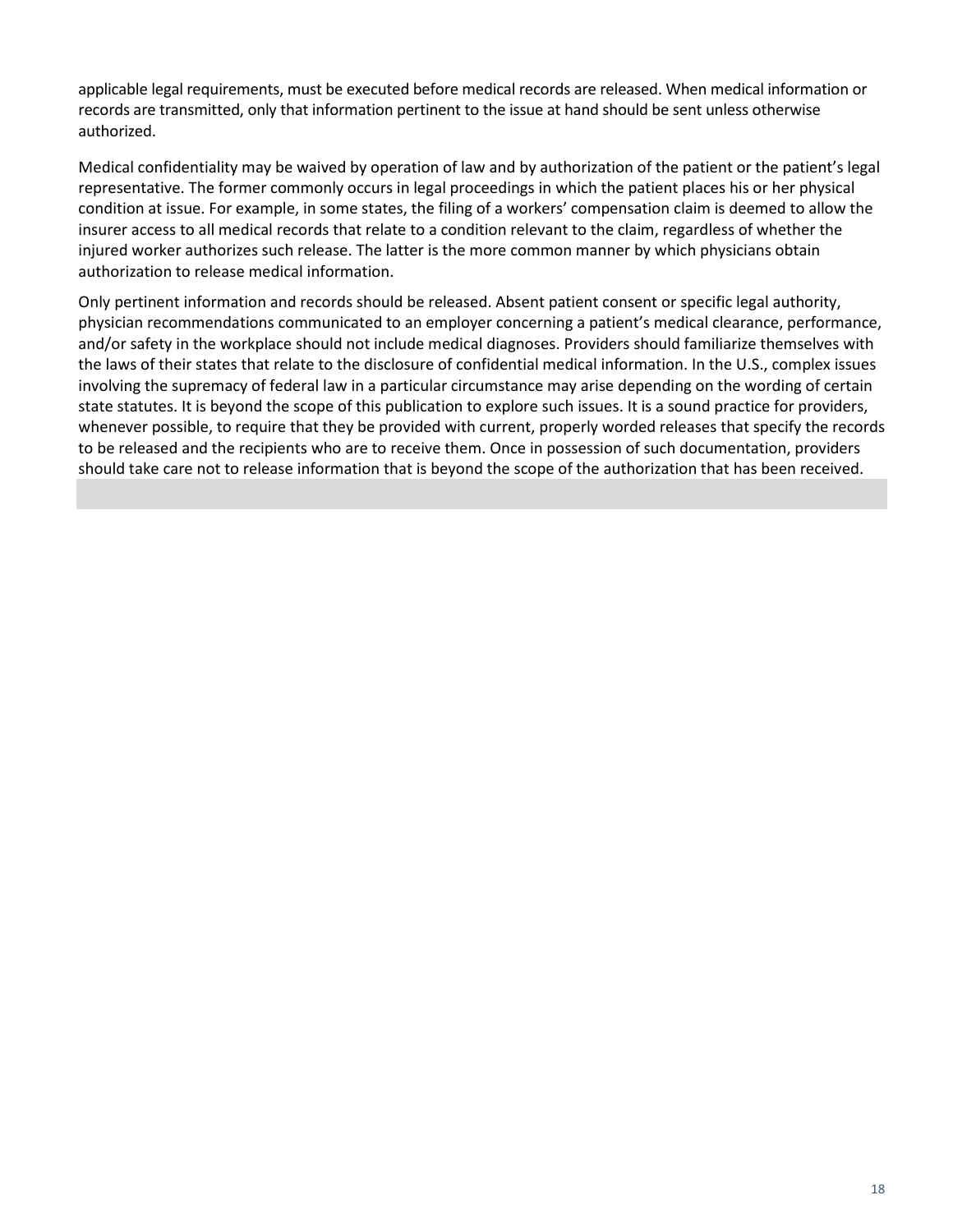# <span id="page-18-0"></span>**Appendix 1: HIPAA Privacy Guidance**

The Secretary of the Health and Human Services (HHS) has assigned oversight of HIPAA (45 CFR Parts 160 and 164 created December 28, 2000, amended August 14, 2002) privacy compliance to the Office of Civil Rights (OCR). *Frequently Asked Questions about the HIPAA Privacy Rule* is available a[t www.hhs.gov/hipaa/](https://www.hhs.gov/hipaa/index.html)index.html. Guidance on HIPAA issues is based on information contained in *Small Practice Implementation Guide*, version 2.0 ([https://hipaa.gmdsolutions.com/documents/Reference%20Materials/WEDI%20Sites/Small%20Practice](https://hipaa.gmdsolutions.com/documents/Reference%20Materials/WEDI%20Sites/Small%20Practice.pdf).pdf). The standards for Privacy of Individually Identifiable Health Information, 45 Code of Federal Regulations (CFR), Parts 160 and 164, set forth the mandatory requirements on privacy of records, summarized as follows:

#### (A) Standard.

A covered entity may not use or disclose protected health information, except as permitted or required by Part 164 or by subpart C of Part 160.

- 1. Permitted uses and disclosures. A covered entity is permitted to use or disclose protected health information as follows:
	- (i) To the individual;

(ii) For treatment, payment, or health care operations as permitted by and in compliance with Part 164

(iii) Incident to a use or disclosure otherwise permitted or required by this subpart, provided that the covered entity has complied with the applicable requirements with respect to such otherwise permitted or required use or disclosure.

2. Required disclosures. A covered entity is required to disclose protected health information:

(i) To an individual, when requested

(ii) When required by the Secretary of Health and Human Services under subpart C of part 160 of this subchapter to investigate or determine the covered entity's compliance with this subpart.

#### (B) Standard: minimum necessary.

- 1. Minimum necessary applies. When using or disclosing protected health information or when requesting protected health information from another covered entity, a covered entity must make reasonable efforts to limit protected health information to the minimum necessary to accomplish the intended purpose of the use, disclosure, or request.
	- Assurances from business associates to safeguard confidential information that your practice shares with them. A business associate is defined as a person or organization that is not a member of your staff but performs a function that uses confidential information from your practice. A good example of a business associate might be a health care clearinghouse that submits the practice's claims. Plumbers, electricians, office equipment repair people, and mail carriers are not considered business associates unless the practice has contracted with them to handle or shred medical records. Practices will need written contracts or similar agreements with business associates that list the permitted and required uses and disclosures of confidential information. Practices may look at the sample contract language on the U.S. Department of Health and Human Services (HHS) Office of Civil Rights Web site listed in "Sample Business Associate Contract Provisions."
	- Procedural and physical safeguards to protect and ensure the security of confidential information. What are the practice's procedures for patients' and other visitors' access to the office beyond the waiting room? How are the records maintained and secured? What measures do you take to ensure the security of the confidential information when it is housed on your computer system or transmitted by modem or fax? If a fire, flood, or computer breakdown occurs, what is your contingency plan to recover and secure the records? You will have to document the answers to these questions in writing and include the documentation in the privacy manual.
	- Access and audit control. Each practice must establish and document levels of staff access to patient records. During this process, it is important to ensure that the staff understands what the practice considers to be unauthorized use, disclosure, modification, and destruction of confidential patient information. In electronic medical records systems, a mechanism must be in place for identifying and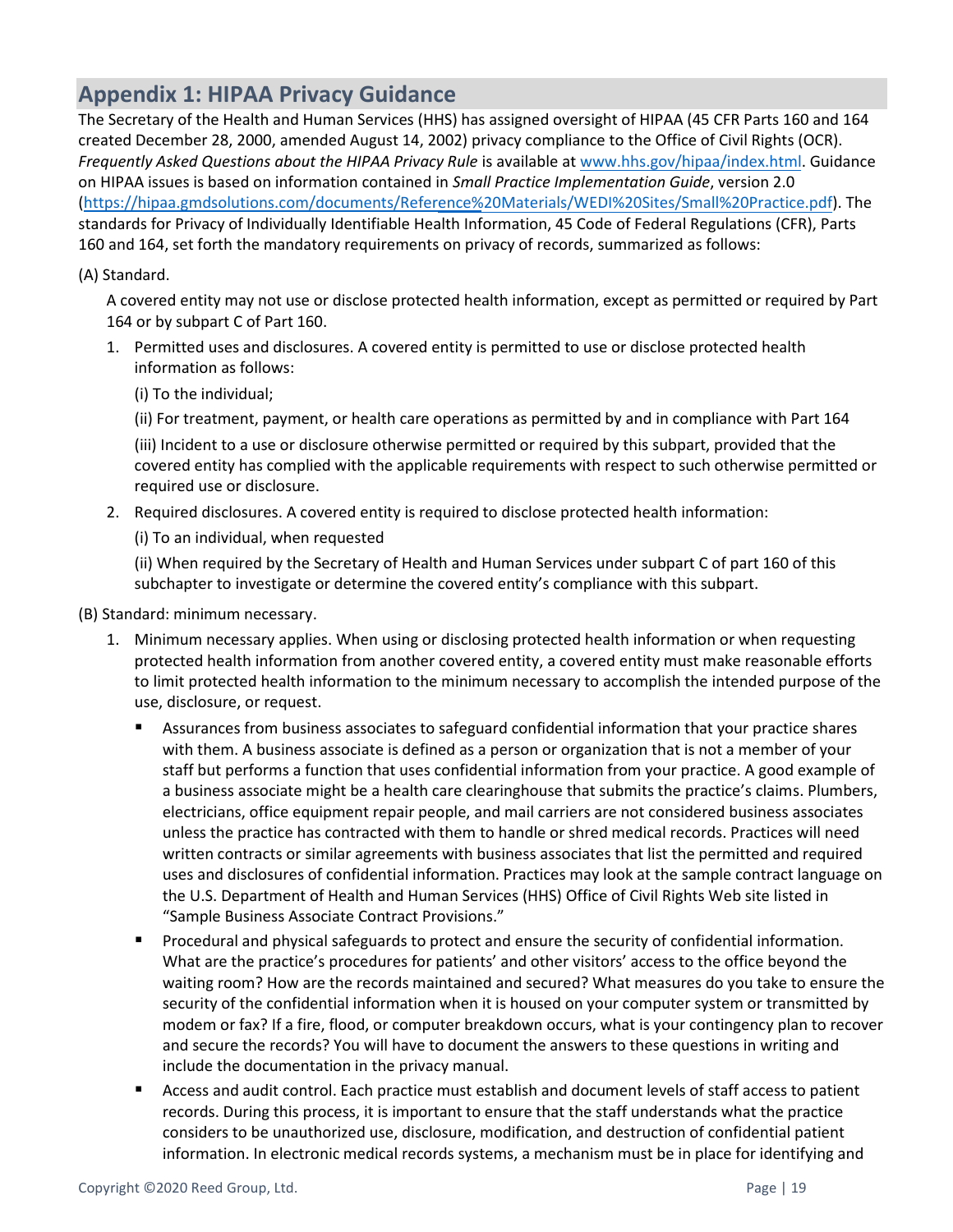tracking who has accessed or attempted to access confidential information. The privacy manual must specify who may access the log and how the log will be reviewed to identify potential weaknesses or actual breaches of security. Because of the required privacy provisions, it seems possible that all electronic health systems will soon have auditing capability. At the present time, however, there is no comparable requirement for paper medical records.

- Training. All members of your staff must receive sufficient training so that they can implement properly your practice's policies and procedures for handling confidential information. Training could be done individually or in a staff meeting to discuss how the practice will handle privacy concerns or by having the staff review the practice's notice of privacy policies. During training, the practice's privacy officer can emphasize that the practice is open to staff observations of lapses in compliance with privacy procedures and that staff members can feel comfortable approaching the privacy officer about their observations.
- What if confidential information is disclosed? A practice is obligated to make a reasonable effort to mitigate any harm that might result from using or disclosing confidential information in violation of its policies and procedures. A practice also must impose sanctions against staff members or business associates who do not comply with its policies and procedures. At a minimum, sanctions could mean retraining on privacy policies and perhaps noting the violation in an employee's record. If the disclosure is serious or flagrant enough, dismissing the staff member or canceling a contract with a business associate may be necessary.

When developing, organizing, and refining the practice's policy manual, it must be remembered that its contents must include procedures to address each item listed in the "Notice of Privacy Practices."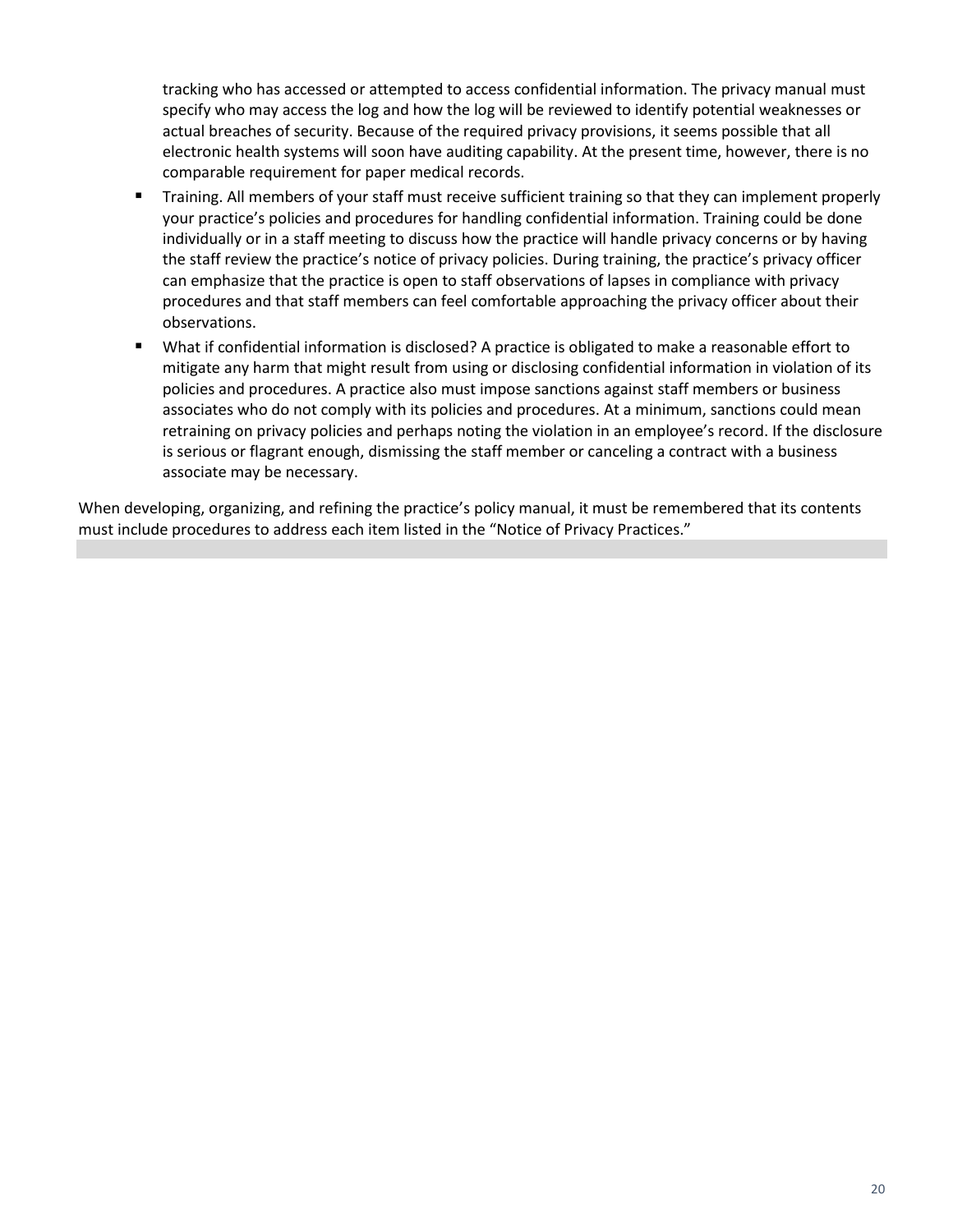# <span id="page-20-0"></span>*References*

1. Gell N, Werner RA, Franzblau A, Ulin SS, Armstrong TJ. A longitudinal study of industrial and clerical workers: incidence of carpal tunnel syndrome and assessment of risk factors. *J Occup Rehabil*. 2005;15(1):47-55.

2. Maghsoudipour M, Moghimi S, Dehghaan F, Rahimpanah A. Association of occupational and non-occupational risk factors with the prevalence of work related carpal tunnel syndrome. *J Occup Rehabil*. 2008;18(2):152-6.

3. Moore JS, Garg A. The Strain Index: a proposed method to analyze jobs for risk of distal upper extremity disorders. *Am Ind Hyg Assoc J*. 1995;56(5):443-58.

4. Moore JS, Rucker NP, Knox K. Validity of generic risk factors and the strain index for predicting nontraumatic distal upper extremity morbidity. *AIHAJ*. 2001;62(2):229-35.

5. Rucker N, Moore JS. Predictive validity of the strain index in manufacturing facilities. *Appl Occup Environ Hyg*. 2002;17(1):63-73.

6. Garg A, Kapellusch J, Hegmann K, et al. The Strain Index (SI) and Threshold Limit Value (TLV) for Hand Activity Level (HAL): risk of carpal tunnel syndrome (CTS) in a prospective cohort. *Ergonomics*. 2012;55(4):396-414.

7. Harris-Adamson C, Eisen E, Kapellusch J, et al. Biomechanical risk factors for carpal tunnel syndrome: a pooled study of 2474 workers. *Occup Environ Med*. 2015;72(1):33-41.

8. Kapellusch J, Garg A, Hegmann K, Thiese M, Malloy E. The Strain Index and ACGIH TLV for HAL: risk of trigger digit in the WISTAH prospective cohort. *Hum Factors*. 2014;56(1):98-111.

9. Kapellusch Jm JM, Gerr FE, Malloy EJ, et al. Exposure-response relationships for the ACGIH threshold limit value for hand-activity level: results from a pooled data study of carpal tunnel syndrome. *Scand J Work Environ Health*. 2014;40(6):610- 20.

10. Rempel D, Gerr F, Harris-Adamson C, et al. Personal and workplace factors and median nerve function in a pooled study of 2396 US workers. *J Occup Environ Med*. 2015;57(1):98-104.

11. Thiese MS, Hegmann KT, Kapellusch J, et al. Associations between Distal Upper Extremity Job Physical Factors and Psychosocial Measures in a Pooled Study. *Biomed Res Int*. 2015;2015643192.

12. Garg A, Boda S, Hegmann KT, et al. The NIOSH lifting equation and low-back pain, Part 1: Association with low-back pain in the backworks prospective cohort study. *Hum Factors*. 2014;56(1):6-28.

13. Garg A, Kapellusch JM, Hegmann KT, et al. The NIOSH lifting equation and low-back pain, Part 2: Association with seeking care in the backworks prospective cohort study. *Hum Factors*. 2014;56(1):44-57.

14. Kapellusch JM, Garg A, Boda S, et al. Association between lifting and use of medication for low back pain: results from the Backworks Prospective Cohort Study. *J Occup Environ Med*. 2014;56(8):867-77.

15. Waters TR, Putz-Anderson V, Garg A, Fine LJ. Revised NIOSH equation for the design and evaluation of manual lifting tasks. *Ergonomics*. 1993;36(7):749-76.

16. Gauchard GC, Mur JM, Touron C, et al. Determinants of accident proneness: a case-control study in railway workers. *Occup Med (Lond)*. 2006;56(3):187-90.

17. Kamel MI, Atta HY, Foda NT, Mostafa YA, Youssef RM. Personal factors and working conditions as predictors of work injuries among industrial workers. *J Egypt Public Health Assoc*. 1998;73(3-4):255-74.

18. Pavan C, Grasso G, Costantini MV, et al. Accident proneness and impulsiveness in an Italian group of burn patients. *Burns*. 2009;35(2):247-55.

19. Visser E, Pijl YJ, Stolk RP, Neeleman J, Rosmalen JG. Accident proneness, does it exist? A review and meta-analysis. *Accid Anal Prev*. 2007;39(3):556-64.

20. Dykewicz MS. Occupational asthma: current concepts in pathogenesis, diagnosis, and management. *J Allergy Clin Immunol*. 2009;123(3):519-28; quiz 29-30.

21. Lombardo LJ, Balmes JR. Occupational asthma: a review. *Environ Health Perspect*. 2000;108 Suppl 4697-704.

22. Petsonk EL. Work-related asthma and implications for the general public. *Environ Health Perspect*. 2002;110 Suppl 4569-72.

23. Rabatin JT, Cowl CT. A guide to the diagnosis and treatment of occupational asthma. *Mayo Clin Proc*. 2001;76(6):633- 40.

24. Smith AM, Bernstein DI. Management of work-related asthma. *J Allergy Clin Immunol*. 2009;123(3):551-7.

25. Mathias CG. Contact dermatitis and workers' compensation: criteria for establishing occupational causation and aggravation. *J Am Acad Dermatol*. 1989;20(5 Pt 1):842-8.

26. Waters T, Putz-Anderson V, Garg A. *Applications Manual for the Revised NIOSH Lifting Equation*. Cincinnati, OH: U.S. Department of Health and Human Services, Centers for Disease Control and Prevention, National Institute for Occupational Safety and Health, Publication No. 94-110; 1994.

27. Levantesi S, Menzietti M. Managing longevity and disability risks in life annuities with long term care. *Insurance: Mathematics and Economics*. 2012;50(3):391-401.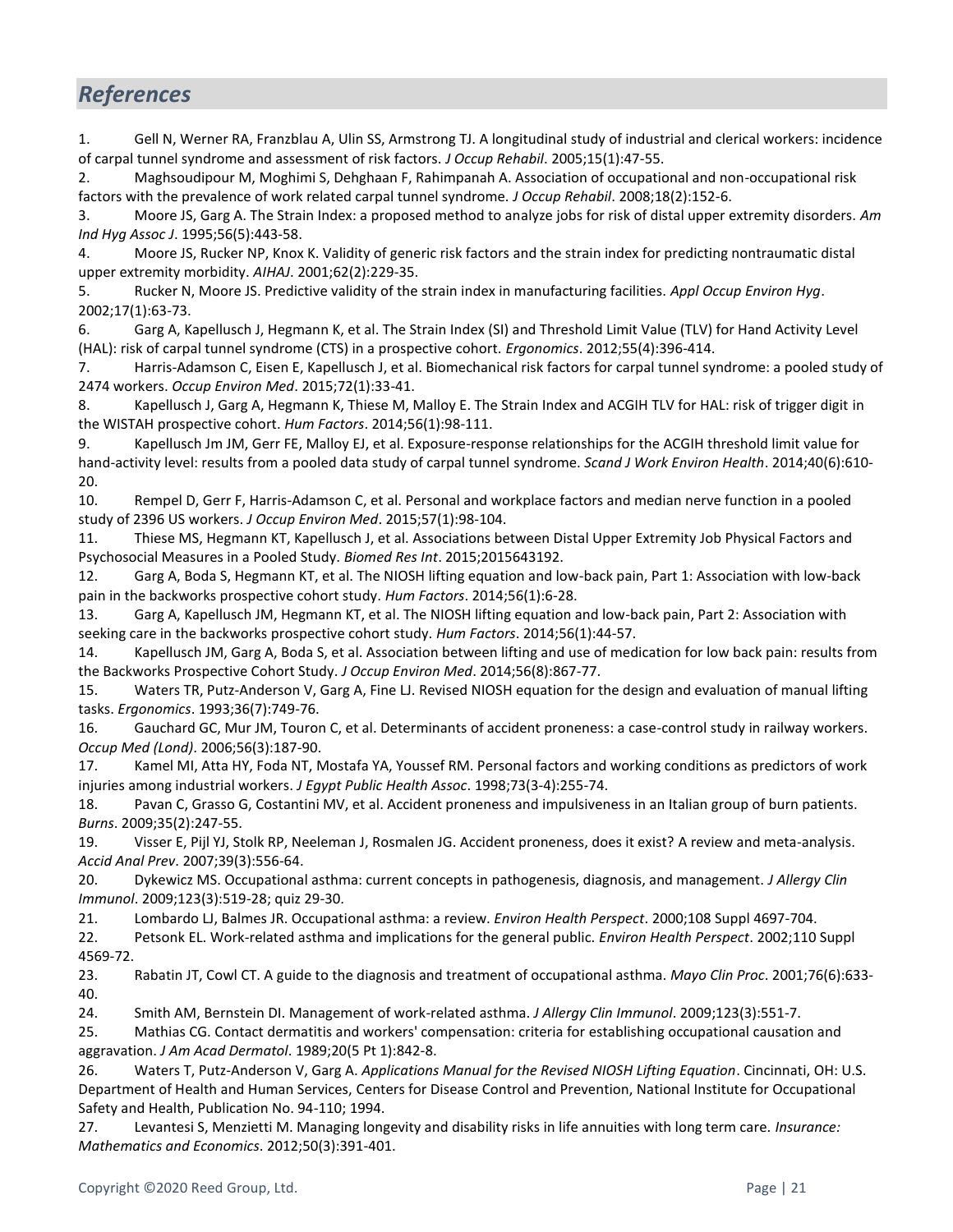28. Patja K, Iivanainen M, Vesala H, Oksanen H, Ruoppila I. Life expectancy of people with intellectual disability: a 35-year follow-up study. *J Intellect Disabil Res*. 2000;44 ( Pt 5)591-9.

29. U.S. Department of Labor, Occupational Safety & Health Administration. Frequently Asked Questions for OSHA's Injury and Illness Recordkeeping Rule for Federal Agencies. Available at[: https://www.osha.gov/dep/fap/recordkeeping\\_faqs.html.](https://www.osha.gov/dep/fap/recordkeeping_faqs.html)

30. U.S. Department of Labor, Occupational Safety & Health Administration. 1904.7: Recording and Reporting Occupational Injuries and Illness, Recordkeeping Forms and Recording Criteria. Available at: [https://www.osha.gov/pls/oshaweb/owadisp.show\\_document?p\\_table=STANDARDS&p\\_id=9638.](https://www.osha.gov/pls/oshaweb/owadisp.show_document?p_table=STANDARDS&p_id=9638)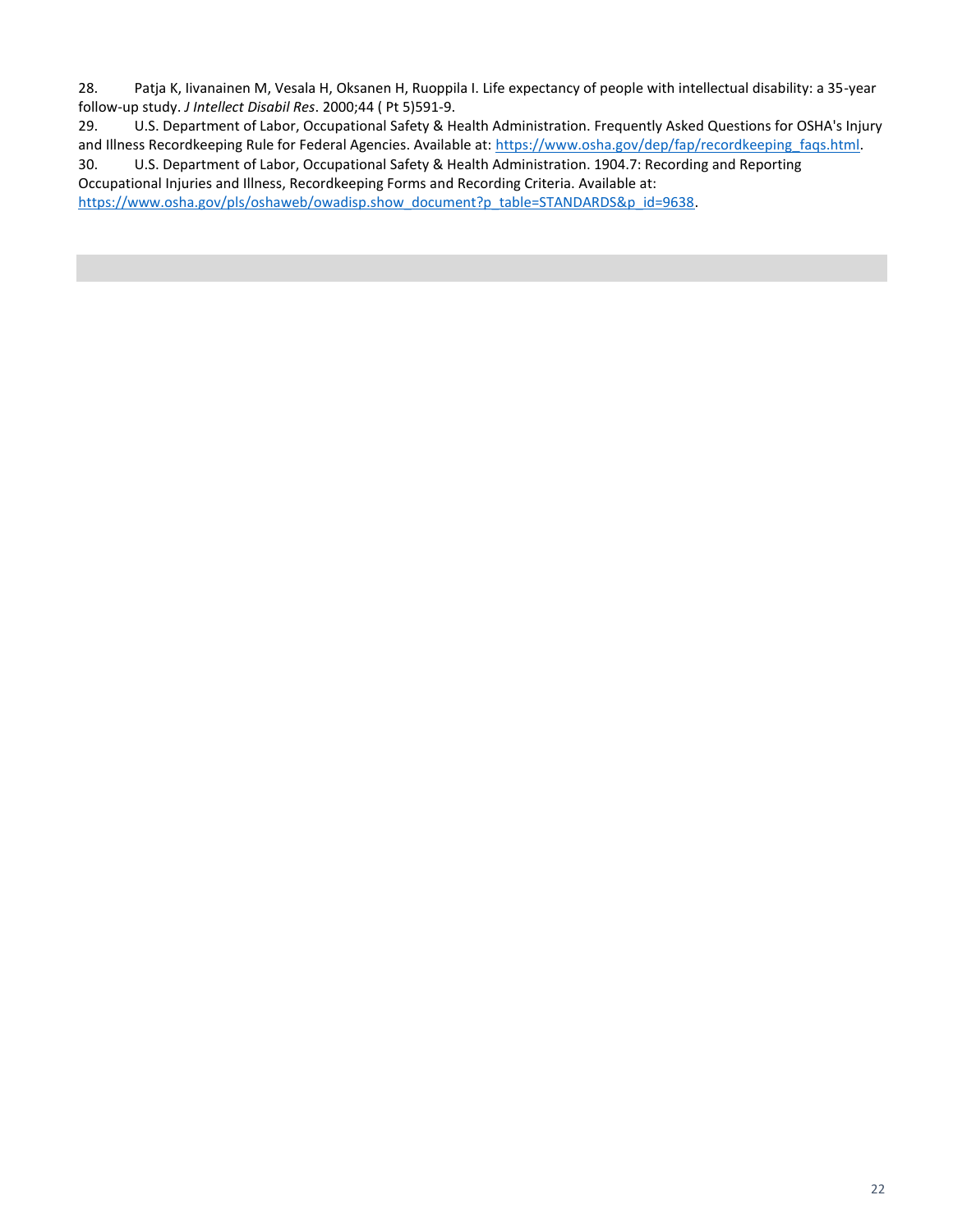#### <span id="page-22-0"></span>*Additional Resources*

#### <span id="page-22-1"></span>**General**

Alex R, Francis M, Prashanth HR, Kundavaram A. Occupational history: A neglected component of history taking. Indian J Occup Environ Med. 2013 Jan;17(1):29-30. Available at [http://www.ncbi.nlm.nih.gov/pmc/articles/PMC3777287/.](http://www.ncbi.nlm.nih.gov/pmc/articles/PMC3777287/)

Atcheson SG, Brunner RL, Greenwald EJ, Rivera VG, Cox JC, Bigos SJ. Paying doctors more: use of musculoskeletal specialists and increased physician pay to decrease workers' compensation costs. *J Occup Environ Med.*  2001;43(8):672-9.

Frank AL. Approach to the patient with an occupational or environmental illness. *Primary Care: Clin Office Pract.*  2000;27(4):877-94.

Goldman RH. General occupational health history and examination. *J Occup Med*. 1986;28(10):967-74.

Guidotti TL , Cortez JH , Abraham HL, Hughson W, et. al. Taking the occupational history. *Ann Intern Med*. 1983;99(5):641-51.

Harber P, Mullin M, Merz B, Tarazi M. Frequency of occupational health concerns in general clinics. *J Occup Environ Med*. 2001;43(11):939-945.

Lax MB, Grant WD, Manetti FA, Klein R. Recognizing occupational disease: taking an effective occupational history. *Am Fam Physician*. 1998;58(4):935-44.

Lewis RJ, Friedlander BR, Bhojani FA, Schorr WP, Salatich PG, Lawhorn EG[. Reliability and validity of an occupational](http://www.ncbi.nlm.nih.gov/pubmed/11802464)  [health history questionnaire.](http://www.ncbi.nlm.nih.gov/pubmed/11802464) *J Occup Environ Med*. 2002;44(1):39-47.

Melhorn JM, Ackerman WE. *Guides to the Evaluation of Disability and Injury Causation*. Chicago IL: American Medical Association, 2008.

Rundall TG. Health planning and evaluation. In: Last JM, Wallace RB, eds. *Public Health and Preventive Medicine*. Norwalk, Conn: Appleton & Lange; 1992.

Thompson JN, Brodkin CA, Kyes K, Neighbor W, Evanoff B. Use of a questionnaire to improve occupational and environmental history taking in primary care physicians. *J Occup Environ Med*. 2000;42(12):1188-94.

#### <span id="page-22-2"></span>**Screening for Disability Risk Factors Affecting Outcome**

Boedeker W. Associations between workload and diseases rarely occurring in sickness absence data. *J Occup Environ Med.* 2001;43(12):1081-8.

Feuerstein M, Huang GD, Haufler AJ, Miller JK. Development of a screen for predicting clinical outcomes in patients with work-related upper extremity disorders. *J Occup Environ Med.* 2000;42(7):749-61.

Franklin GM, Stover BD, Turner JA, Fulton-Kehoe D, Wickizer TM; Disability Risk Identification Study Cohort. Early opioid prescription and subsequent disability among workers with back injuries: the Disability Risk Identification Study Cohort. *Spine.* 2008;33(2):199-204.

Iles RA, Davidson M, Taylor NF. Psychosocial predictors of failure to return to work in non-chronic non-specific low back pain: a systematic review. *Occup Environ Med*. 2008;65(8):507-17.

Iles RA, Davidson M, Taylor NF, O'Halloran P. Systematic review of the ability of recovery expectations to predict outcomes in non-chronic non-specific low back pain. *J Occup Rehabil*. 2009;19(1):25-40.

Melloh M, Elfering A, Egli Presland C, et al. Identification of prognostic factors for chronicity in patients with low back pain: a review of screening instruments. *Int Orthop*. 2009;33(2):301-13.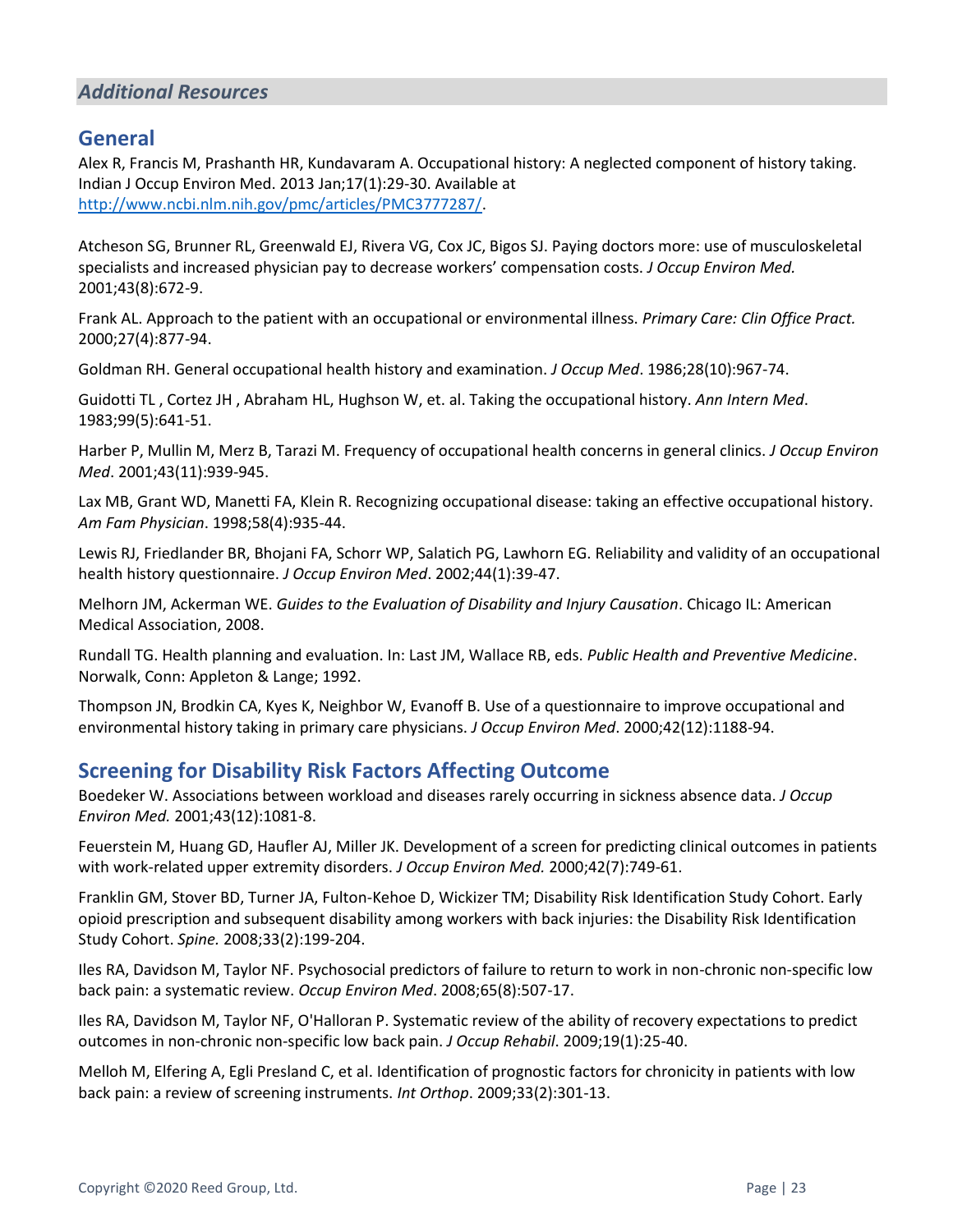Shaw WS, Pransky G, Winters T, Tveito TH, Larson SM, Roter DL. Does the presence of psychosocial "yellow flags" alter patient-provider communication for work-related, acute low back pain? *J Occup Environ Med*. 2009;51(9):1032-40.

Shaw WS, Pransky G, Winters T. The Back Disability Risk Questionnaire for work-related, acute back pain: prediction of unresolved problems at 3-month follow-up. *J Occup Environ Med*. 2009;51(2):185-94.

Shaw WS, van der Windt DA, Main CJ, Loisel P, Linton SJ; Decade of the Flags Working Group. Early patient screening and intervention to address individual-level occupational factors ("blue flags") in back disability. *J Occup Rehabil*. 2009;19(1):64-80.

Steenstra IA, Verbeek JH, Heymans MW, Bongers PM. Prognostic factors for duration of sick leave in patients sick listed with acute low back pain: a systematic review of the literature. *Occup Environ Med*. 2005;62(12):851-60.

Wagner S, White M, Schultz I, Murray E, Bradley SM, Hsu V, McGuire L, Schulz W. Modifiable worker risk factors contributing to workplace absence: a stakeholder-centred best-evidence synthesis of systematic reviews. Work. 2014;49(4):541-58.

Webster BS, Cifuentes M, Verma S, Pransky G. Geographic variation in opioid prescribing for acute, work-related, low back pain and associated factors: a multilevel analysis. *Am J Ind Med*. 2009;52(2):162-71.

Webster BS, Verma SK, Gatchel RJ. Relationship between early opioid prescribing for acute occupational low back pain and disability duration, medical costs, subsequent surgery and late opioid use. *Spine.* 2007;32(19):2127-32.

White MI, Wagner SL, Schultz IZ, Murray E, Bradley SM, Hsu V, McGuire L, Schulz W. Non-modifiable worker and workplace risk factors contributing to workplace absence: A stakeholder-centred synthesis of systematic reviews. Work. 2015;52(2):353-73.

Williams-Whitt K, White MI, Wagner SL, Schultz IZ, Koehn C, Dionne CE, Koehoorn M, Harder H, Pasca R, Warje O, Hsu V, McGuire L, Schulz W, Kube D, Hook A, Wright MD. Job Demand and Control Interventions: A Stakeholder-Centered Best-Evidence Synthesis of Systematic Reviews on Workplace Disability Int J Occup Environ Med. 2015 Apr;6(2):61-78. Available at: <https://pubmed.ncbi.nlm.nih.gov/25890601/>.

## <span id="page-23-0"></span>**Work History**

Colombini D, Occhipinti E, Delleman N, Fallentin N, Kilbom A, Grieco A. Exposure assessment of upper limb repetitive movements: a consensus document developed by the Technical Committee on Musculoskeletal Disorders of International Ergonomics Association (IEA) endorsed by International Commission on Occupational Health (ICOH). *G Ital Med Lav Ergon*. 2001;23(2):129-42

Bao S, Spielholz P, Howard N, Silverstein B. Quantifying repetitive hand activity for epidemiological research on musculoskeletal disorders – part I: individual exposure assessment. *Ergonomics*. 2006;49(4):361-80.

Bao S, Howard N, Spielholz P, Silverstein B. Quantifying repetitive hand activity for epidemiological research on musculoskeletal disorders – part II: comparison of different methods of measuring force level and repetitiveness. *Ergonomics*. 2006;49(4):381-92.

David GC. Ergonomic methods for assessing exposure to risk factors for work-related musculoskeletal disorders. *Occup Med*. 2005;55(3):190-9.

Howie R M Respiratory protective equipment. *Occup Environ Med.* 200562*:*423-8.

Jakubowski M, Trzcinka-Ochocka M. Biological monitoring of exposure: trends and key developments. *J Occup Health*. 2005;47(1):22-48.

Manno M, Viau C. Biomonitoring for occupational health risk assessment (BOHRA). *Toxicol Lett*. 2010;192(1):3-16.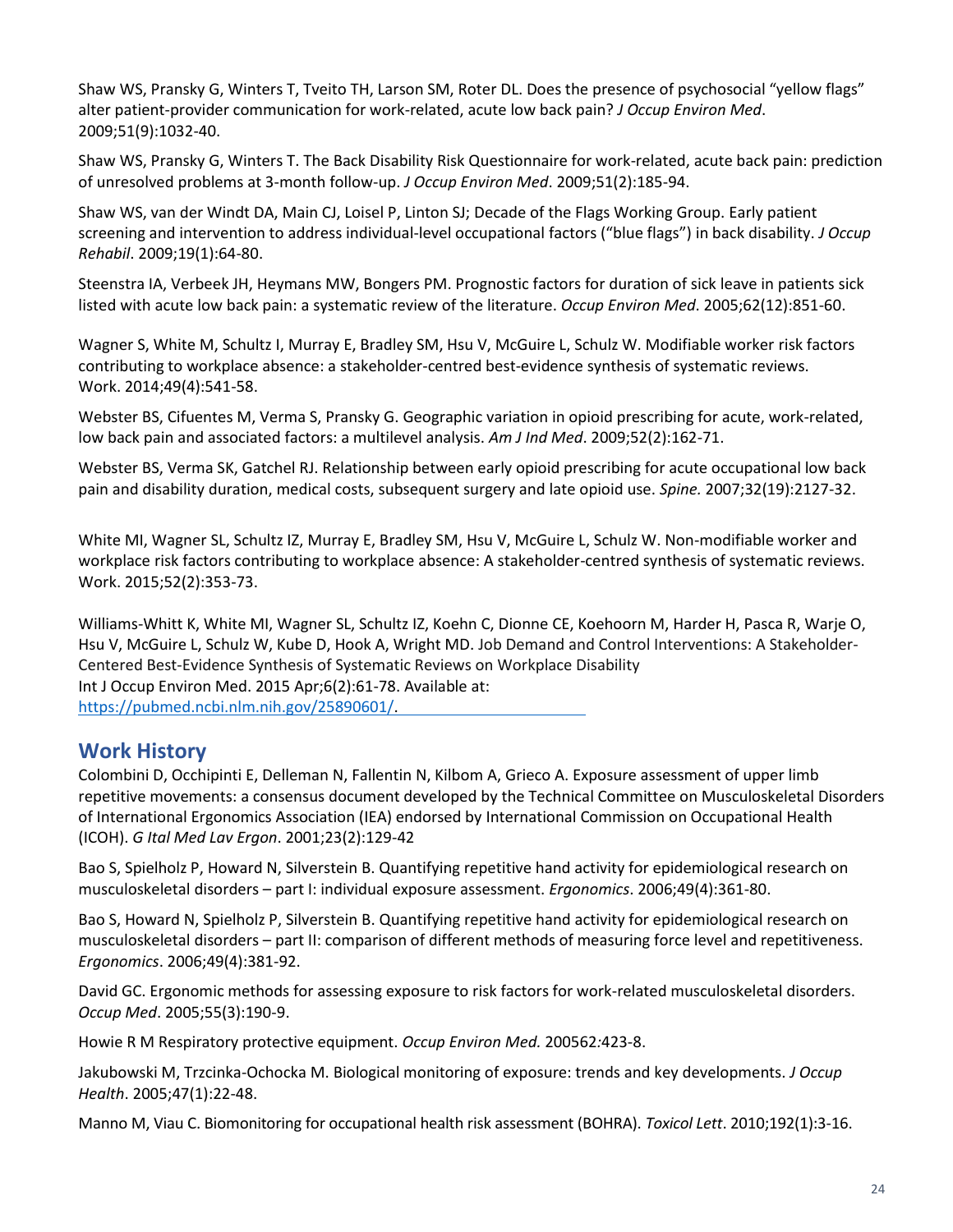Rappaport SM. Assessing workplace exposures: turning to the past for guidance. *Occup Environ Med*. 2009;66:429- 30.

Semple S. Assessing occupational and environmental exposure. *Occup Med*. 2005;55(6):419-24.

Semple S. Dermal exposure to chemicals in the workplace: just how important is skin absorption? *Occup Environ Med.* 2004*;***61***:*376-82*.*

Takala EP, Pehkonen I, Forsman M, et al. Systematic evaluation of observational methods assessing biomechanical exposures at work. *Scand J Work Environ Health*. 2010;36(1):3-24.

Topping M. Occupational exposure limits for chemicals. *Occup Environ Med.* 2001*;*58*:*138-44*.*

Van Ert MD, Crutchfield CD, Sullivan JB. Principles of environmental and occupational hazard assessment. In Sullivan JB, Krieger GR. *Clinical Environmental Health and Toxic Exposures*. 2nd ed. Philadelphia: Lippincott Williams & Wilkins, 2001.

Waters M, McKernan L, Maier A, Jayjock M, Schaeffer V, Brosseau L. Exposure Estimation and Interpretation of Occupational Risk: Enhanced Information for the Occupational Risk Manager. J Occup Environ Hyg. 2015;12 Suppl 1:S99-111. Available at [http://www.ncbi.nlm.nih.gov/](http://www.ncbi.nlm.nih.gov/26302336/)26302336/.

# <span id="page-24-0"></span>**Review of Body Systems**

**Visual**

Blais BR. Occupational ophthalmology. In: McCunney R, ed. *A Practical Approach to Occupational and Environmental Medicine.* 3rd ed. Philadelphia, Pa: Lippincott Williams & Wilkins; 2003:477-509.

Blais BR. Occupational ophthalmology. In: Tasman W, Jaeger EA, eds. *Duane's Clinical Ophthalmology*. Philadelphia, Pa: Lippincott Williams & Wilkins; 2002:5:37.

#### **Hearing Loss**

Irwin J. What are the causes, prevention and treatment of hearing loss in the ageing worker? *Occup Med.* 2000;50(7):492-5.

Lie A, Skogstad M, Johannessen HA, Tynes T, Mehlum IS, Nordby KC, Engdahl B, Tambs K. Occupational noise exposure and hearing: a systematic review. Int Arch Occup Environ Health. 2016 Apr;89(3):351-72. Available at <http://www.ncbi.nlm.nih.gov/pmc/articles/PMC4786595/>

May JJ. Occupational hearing loss. *Am J Ind Med*. 2000;37(1):112-20. See [http://www3.interscience.wiley.com/cgi](http://www3.interscience.wiley.com/cgi-bin/fulltext/67501286/PDFSTART)[bin/fulltext/67501286/PDFSTART.](http://www3.interscience.wiley.com/cgi-bin/fulltext/67501286/PDFSTART)

McBride DI. Noise-induced hearing loss and hearing conservation in mining. *Occup Med*. 2004;54: 290-6.

McBride DI, Williams S. Audiometric notch as a sign of noise induced hearing loss. *Occup Environ Med*. 2001;58:46- 51.

Occupational Safety and Health Service, Department of Labor, New Zealand. Noise-induced hearing loss of occupational origin: a guide for medical practitioners. April 1994. See <http://www.premierstrategics.com/Industrialdeafness.pdf>.

Reilly MJ, Rosenman KD. Noise-Induced Hearing Loss. In Maizlish NA, *Workplace Health Surveillance: An Action Oriented Approach*. Oxford University Press: New York, 2000, 160-71.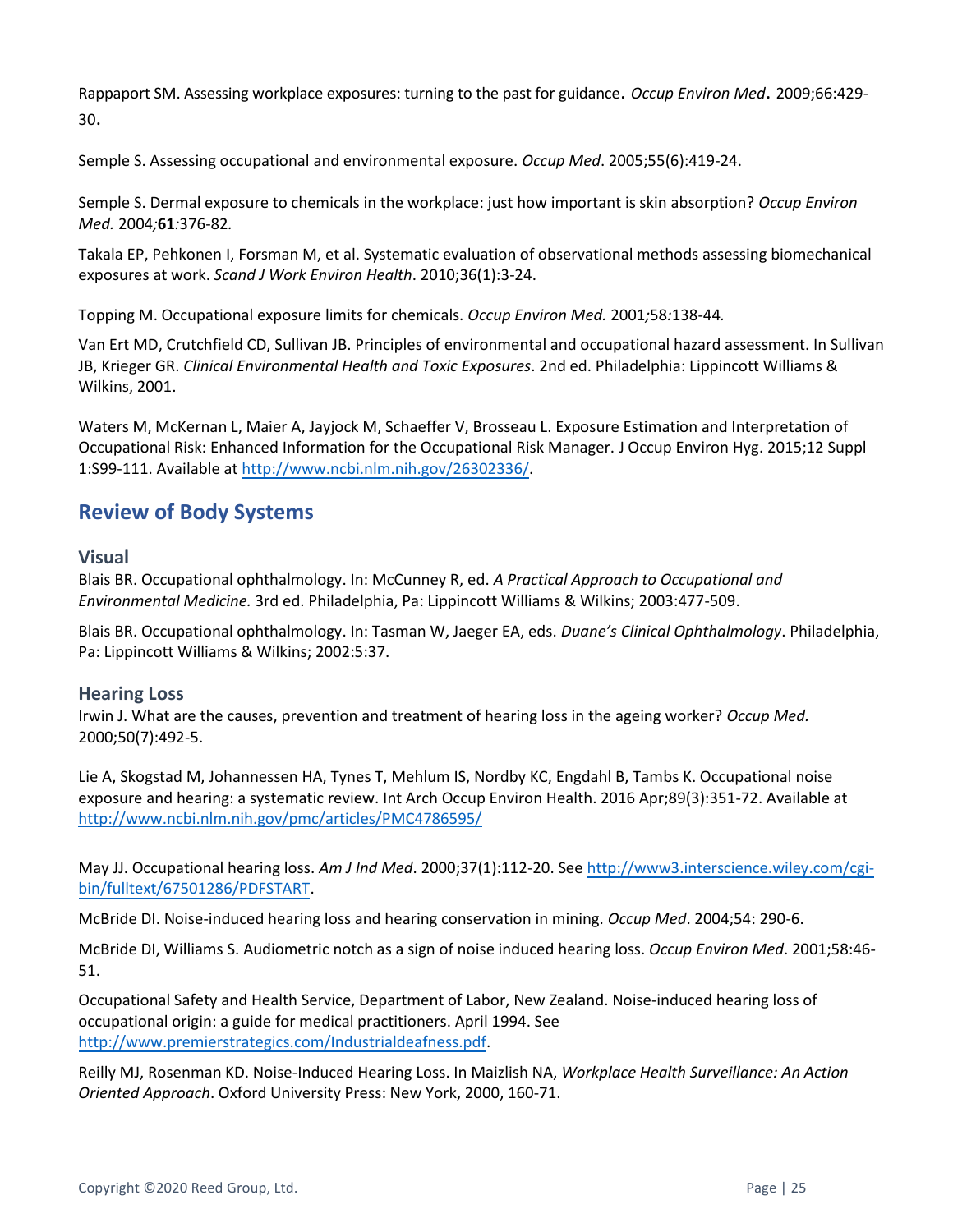#### **Musculoskeletal**

Silverstein BA, Evanoff B. Musculoskeletal disorders. In: Levy BS, Wegman DH, Baron SL, Sokas RK, eds. *Occupational Health: Recognizing and Preventing Disease and Injury*. Boston, Mass: Lippincott Williams & Wilkins, 2005.

Gauchard GC, Mur JM, Touron C, et al. Determinants of accident proneness: a case-control study in railway workers. *Occup Med*. 2006;56(3):187-90.

Häkkänen M, Viikari-Juntura E, Martikainen R. Job experience, work load, and risk of musculoskeletal disorders. *Occup Environ Med*. 2001;58(2):129-35.

Kirschenbaum A, Oigenblick L, Goldberg AI. Well being, work environment and work accidents. *Soc Sci Med*. 2000;50(5):631-9.

Panagos A, Sable AW, Zuhosky JP, Irwin RW, Sullivan WJ, Foye PM. Industrial medicine and acute musculoskeletal rehabilitation. 1. Diagnostic testing in industrial and acute musculoskeletal injuries. *Arch Phys Med Rehabil*. 2007;88(3 Suppl 1):S3-9.

Stitik TP.Occupational low back pain. *Clin Occup Environ Med*. 2006;5(3):545-69, v-vi.

#### **Psychological/Behavioral**

Barsky AJ, Goodson JD, Lane RS, et al. The amplification of somatic symptoms. *Psychosom Med*. 1988;50:510-9.

Boswell RT, McCunney RJ. Musculoskeletal disorders. In: McCunney RJ, ed. *A Practical Approach to Occupational and Environmental Medicine.* 3rd ed. Philadelphia, Pa: Lippincott Williams & Wilkins, 2003.

Dworkin SF, Von Korff M, LeResche L. Multiple pains and psychiatric disturbance: an epidemiologic investigation. *Arch Gen Psychiatry*. 1990;47:239-44.

Katon WJ, Lin E, Von Korff M, et al. Somatization: a spectrum of severity. *Am J Psychiatry*. 1990;148:34-40.

Palmer KT, D'Angelo S, Harris EC, Linaker C, Coggon D. The role of mental health problems and common psychotropic drug treatments in accidental injury at work: a case-control study. *Occup Environ Med*. 2014;71(5):308-12.

Skogstad M, Skorstad M, Lie A, Conradi HS, Heir T, Weisæth L. Work-related post-traumatic stress disorder. *Occup Med (Lond)*. 2013;63(3):175-82.

Sullivan MJ, Katon WJ. Somatization: the path between distress and somatic symptoms. *APS J*. 1993;2:141-9.

Wiley SD. Deception and detection in psychiatric diagnosis. *Psychiatr Clin North Am.* 1998;21(4):869-93.

#### **Pulmonary**

Balmes JR. Occupational respiratory diseases. *Prim Care.* 2000;27(4):1009-38.

Banerjee D, Kuschner WG[. Diagnosing occupational lung disease: a practical guide to the occupational pulmonary](http://www.ncbi.nlm.nih.gov/pubmed/15793319)  [history for the primary care practitioner.](http://www.ncbi.nlm.nih.gov/pubmed/15793319) *Compr Ther*. 2005;31(1):2-11.

Baur X. A compendium of causative agents of occupational asthma. *J Occup Med Toxicol*. 2013;8(1):15. Brodkin CA, Barnhart S, Checkoway H, Balmes J, Omenn GS, Rosenstock L. Longitudinal pattern of reported respiratory symptoms and accelerated ventilatory loss in asbestos-exposed workers. *Chest*. 1996;109(1):120-6.

Brodkin CA, Rosenstock L. The relation between chronic respiratory symptoms and ventilatory capacity in adults. *Occup Med: STARS*. 1993;8(2):363-74.

Chan-Yeung M. ACCP Consensus statement: assessment of asthma in the workplace. *Chest.* 1995;108:1084-117. See <https://pubmed.ncbi.nlm.nih.gov/7555124/>.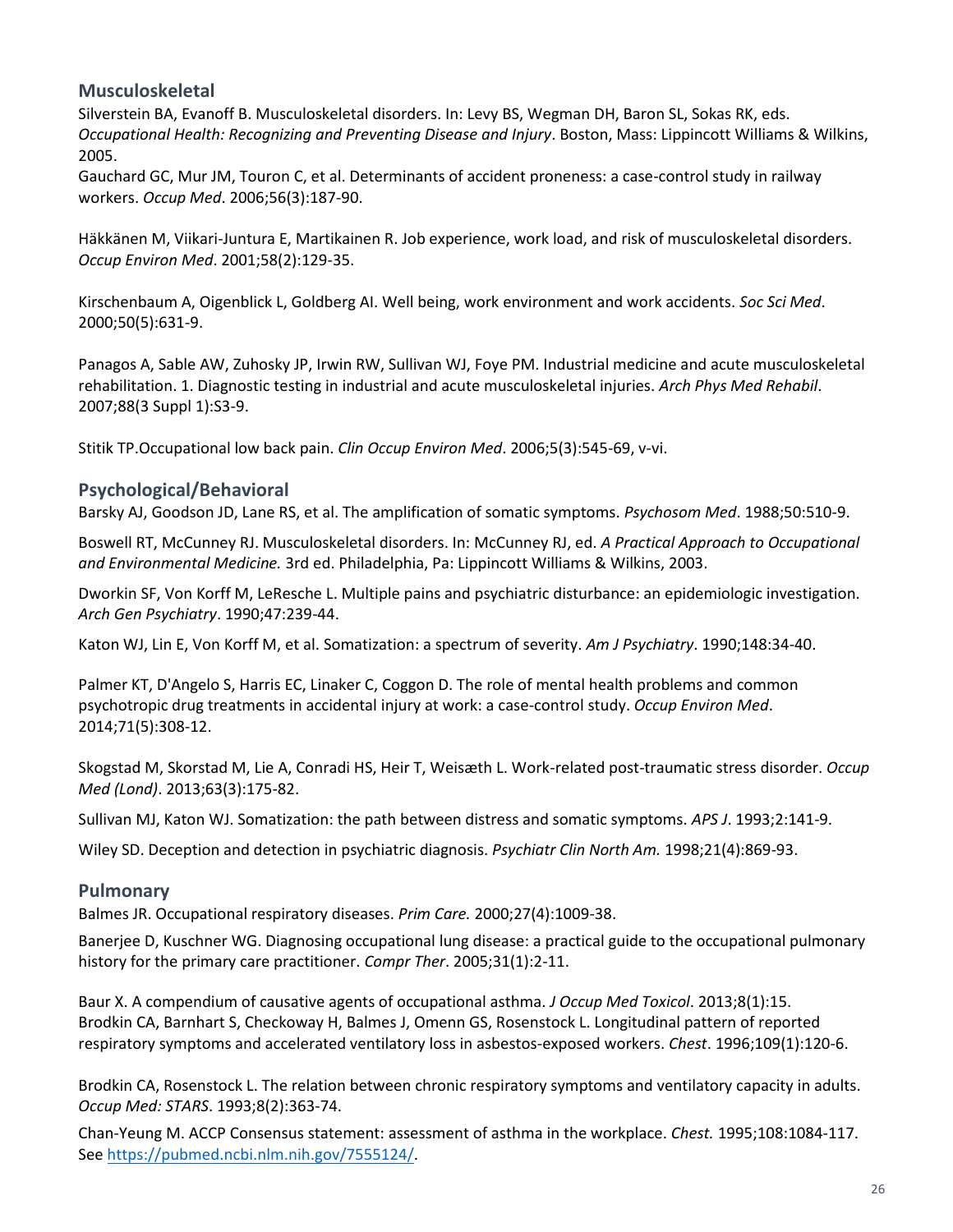Chan-Yeung M. Malo JL. Aetiologic agents in occupational asthma. *Eur Respir J*. 1994;7:346-71. See [https://pubmed.ncbi.nlm.nih.gov/10573601/.](https://pubmed.ncbi.nlm.nih.gov/10573601/)

Friedman-Jimenez G, Beckett WS, Szeinuk J, Petsonk EL. Clinical evaluation, management and prevention of work-related asthma. *Am J Ind Med*. 2000;37:121-141. See [https://www.ncbi.nlm.nih.gov/pmc/articles/](https://www.ncbi.nlm.nih.gov/pmc/articles/PMC1637677/) [PMC1637677/](http://www3.interscience.wiley.com/cgi-bin/fulltext/67501287/PDFSTART).

Jolly AT, Klees JE, Pacheco KA, Guidotti TL, Kipen HM, Biggs JJ, Hyman MH, Bohnker BK, Thiese MS, Hegmann KT, Harber P. Work-Related Asthma. *J Occup Environ Med*. 2015;57(10):e121-9.

Litow FK, Petsonk EL, Bohnker BK, Brodkin CA, Cowl CT, Guidotti TL, Harber P, Biggs JJ, Hegmann KT. Occupational Interstitial Lung Diseases. *J Occup Environ Med*. 2015;57(11):1250-4.

Lombardo L, Balmes JR. Occupational asthma: a review. *Environ Health Perspect*. 2000;108(S4):697-704. See [http://ehp.niehs.nih.gov/members/2000/suppl-4/697-704lombardo/lombardo-full.html.](http://ehp.niehs.nih.gov/members/2000/suppl-4/697-704lombardo/lombardo-full.html)

Mapp CE, Boschetto P, Maestrelli P, Fabbri LM. Occupational asthma. *Am J Resp Crit Care Med.* 2003;172:280-305.

National Institute for Occupational Safety and Health. Sentinel Event Notification System for Occupational Risk (SENSOR) Reporting Guidelines for Work-Related Asthma, 1993. See [www.cdc.gov/niosh/topics/surveillance/ORDS/pdfs/SurveillanceGuidelines\(WRA\).pdf](http://www.cdc.gov/niosh/topics/surveillance/ORDS/pdfs/SurveillanceGuidelines(WRA).pdf)

Nicholson PJ, Cullinan P, Newman Taylor AJ, Burge PS, Boyle C. Evidence based guidelines for the prevention, identification, and management of occupational asthma. *Occup Environ Med*. 2005;62:290-9. See [http://oem.bmjjournals.com/cgi/reprint/62/5/290.](http://oem.bmjjournals.com/cgi/reprint/62/5/290)

Parkes WR. Clinical considerations. In: *Occupational Lung Disorders*, Parkes WR. ed.Oxford: Butterworth-Heinemann; 1994;135-59.

Tarlo SM, Boulet LP, Cartier A, et al. Canadian Thoracic Society guidelines for occupational asthma. *Can Respir J*. 1998;5(4):289-300. See <https://pubmed.ncbi.nlm.nih.gov/9753529/>.

Tarlo SM, Liss GM. Evidence based guidelines for the prevention, identification, and management of occupational asthma. *Occup Environ Med*. 2005;62:288-9.

#### **Cardiovascular**

Belkic K, Schnall P, Ugljesic M. Cardiovascular evaluation of the worker and workplace: a practical guide for clinicians. *Occup Med.* 2000;15(1):213-22, iv.

#### **Abdominal and Liver**

Agrawal S, Dhiman RK, Limdi JK. Evaluation of abnormal liver function tests. *Postgrad Med J*. 2016;92(1086):223-34. American Gastroenterological Association (AGA). Medical Position Statement: Evaluation of Liver Chemistry Tests. *Gastroenterology*. 2002;123(4):1364-6.

Anonymous. What restrictions regarding work duties or exposures are appropriate when liver function abnormalities (especially elevated enzymes) are noted? *J Occup Med*. 1993;35(11):1082-3.

Brailsford CS, Douidar SM, Snodgrass WR. Clinical hepatotoxicity. In: Sullivan JB, Krieger GR, eds. *Clinical and Environmental Health and Toxic Exposures*. 2nd ed. Lippincott Williams & Wilkins, Philadelphia PA 2001:233-47.

Brodkin CA, Lee S, Redlich CA. Liver diseases. In: Rosenstock L, Cullen MR, Brodkin CA, Redlich CA, eds. *Clinical Occupational and Environmental Medicine*. Philadelphia: Elsevier; 2005:587-602.

Burns CJ, Boswell JM, Olsen GW. Liver enzyme activity and body mass index. *J Occup Environ Med*. 1996;38(12):1248-52.

Giannini EG, Testa R, Savarino V. Liver enzyme alteration: a guide for clinicians. *CMAJ*. 2005;172(3):367-79.

Green RM, Flamm S. AGA technical review on the evaluation of liver chemistry tests. *Gastroenterology*. 2002;123(4):1367-84.

Herip DS. Recommendations for the investigation of abnormal hepatic function in asymptomatic workers. *Am J Ind*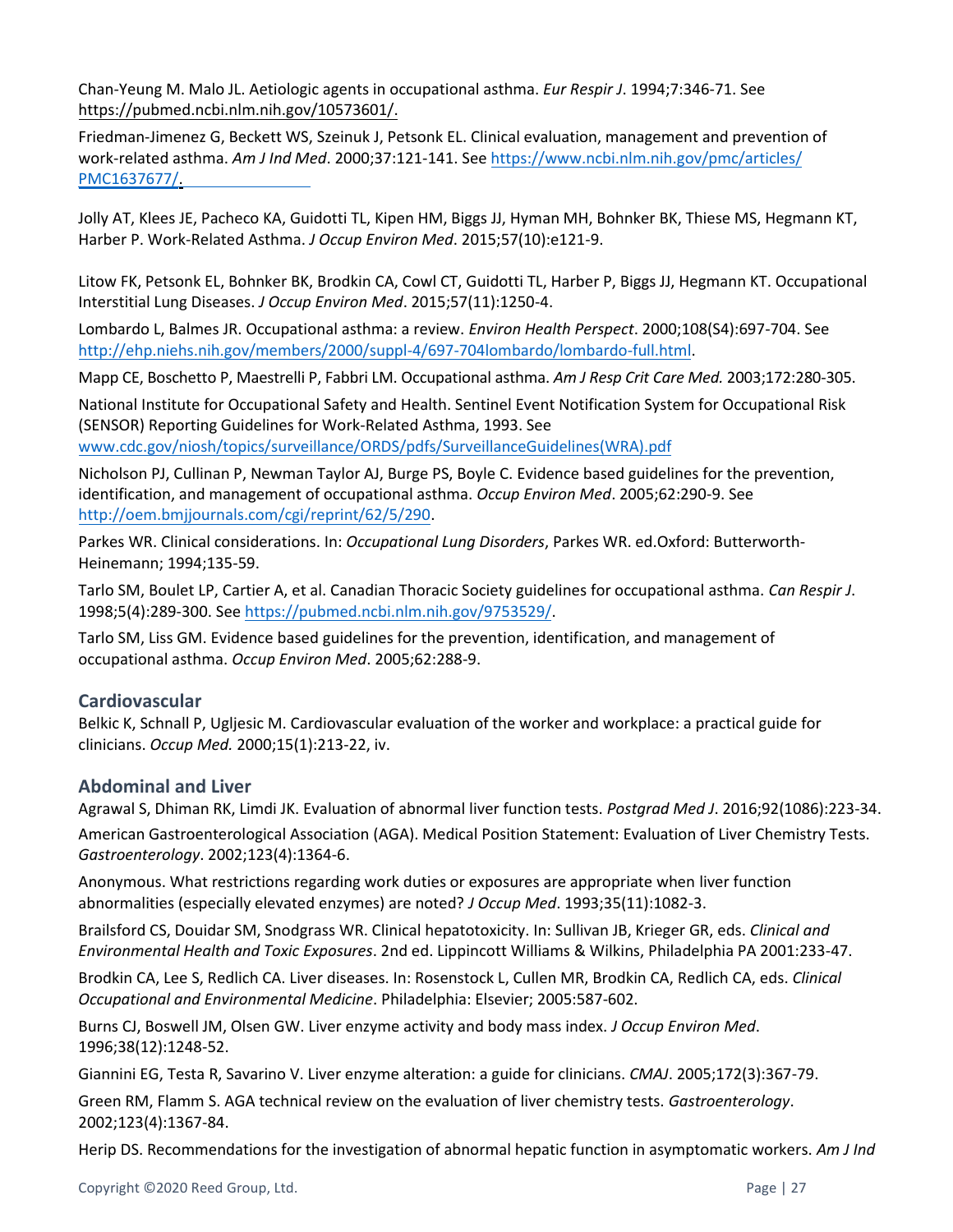*Med*. 1993;21(3):331-9.

Mohi-ud-din R, Lewis JH. Drug- and chemical-induced cholestasis. *Clin Liver Dis*. 2004;8(1):95-132.

Moseley RH. Evaluation of abnormal liver function tests. *Med Clin North Am*. 1996;80(5):887-906.

Musana KA, Yale SH, Abdulkarim AS. Tests of liver injury. *Clin Med Res*. 2004;2(2):129-31.

Pratt DS, Kaplan MM. Evaluation of abnormal liver-enzyme results in asymptomatic patients. *N Engl J Med*. 2000;342(17):1266-71.

Rees D, Soderlund N, Cronje R, Song E, Kielkowski D, Myers J. Solvent exposure, alcohol consumption and liver injury in workers manufacturing paint. *Scand J Work Environ Health*. 1993;19(4):236-44.

Sheth SG, Gordon FD, Chopra S. Nonalcoholic steatohepatitis. *Ann Intern Med*. 1997;15;126(2):137-45.

Svendsen SW, Frost P, Vad MV, Andersen JH. Risk and prognosis of inguinal hernia in relation to occupational mechanical exposures--a systematic review of the epidemiologic evidence. *Scand J Work Environ Health*. 2013;39(1):5-26.

Tamburro CH, Liss GM. Tests for hepatotoxicity: usefulness in screening workers. *J Occup Med*. 1986;28(10):1034-44.

Tolman KG, Sirrine RW. Occupational Hepatotoxicity. *Clin Liver Dis*. 1998;2(3):563-82.

Wright C, Rivera JC, Baetz JH. Liver function testing in a working population: three strategies to reduce false-positive results. *J Occup Med*. 1988;30(9):693-7.

Zimmerman HJ. *Hepatotoxicity*: *The Adverse Effects of Drugs and Other Chemicals on the Liver*. New York, Lippincott Williams and Wilkins, 2000.

#### **Skin**

Andersen KE. Occupational issues of allergic contact dermatitis. *Int Arch Occup Environ Health.* 2003;76(5):347-50.

Antezana M, Parker F. Occupational contact dermatitis. *Immunol Allergy Clin North Am.* 2003;23(2):269-90.

Belsito DV. Occupational contact dermatitis: etiology, prevalence, and resultant impairment/disability. *J Am Acad Dermatol*. 2005;53(2):303-13.

Belsito DV. Update on dermatopathology: a Sherlockian approach to contact dermatitis. *Dermatol Clinics*. 1999;17:705-13.

Cashman MW, Reutemann PA, Ehrlich A. Contact dermatitis in the United States: epidemiology, economic impact, and workplace prevention. *Dermatol Clin*. 2012;30(1):87-98.

Chew AL, Maibach HI. Occupational issues of irritant contact dermatitis. *Int Arch Occup Environ Health*. 2003;76(5):339-46.

Diepgen TL. Occupational skin-disease data in Europe. *Int Arch Occup Environ Health*. 2003;76(5):331-8.

Diepgen TL, Coenraads PJ. The epidemiology of occupational contact dermatitis. *Int Arch Occup Environ Health*. 1999;72(8):496-506.

Kanerva L, Elsner P, Wahlberg J, Maibach H, eds. *Handbook of Occupational Dermatology*. Springer-Verlag, Heidelberg, 2000.

Kucenic MJ, Belsito DV. Occupational allergic contact dermatitis is more prevalent than irritant contact dermatitis: a 5-year study. *J Am Acad Dermatol*. 2002;46(5):695-9.

Lushniak BD. Contact dermatitis: the public health impact of irritant contact dermatitis. *Immunol Allergy Clin North Am*. 1997;17:345-57.

Lushniak BD. *Occupational Dermatoses: A Program for Physicians*. National Institute for Occupational Safety and Health, 2001. See <https://www.cdc.gov/niosh/topics/skin/occderm-slides/ocderm.html>.

Mathias CG. Contact dermatitis and workers' compensation: criteria for establishing occupational causation and aggravation. *J Am Acad Dermatol*. 1989;20:842-8.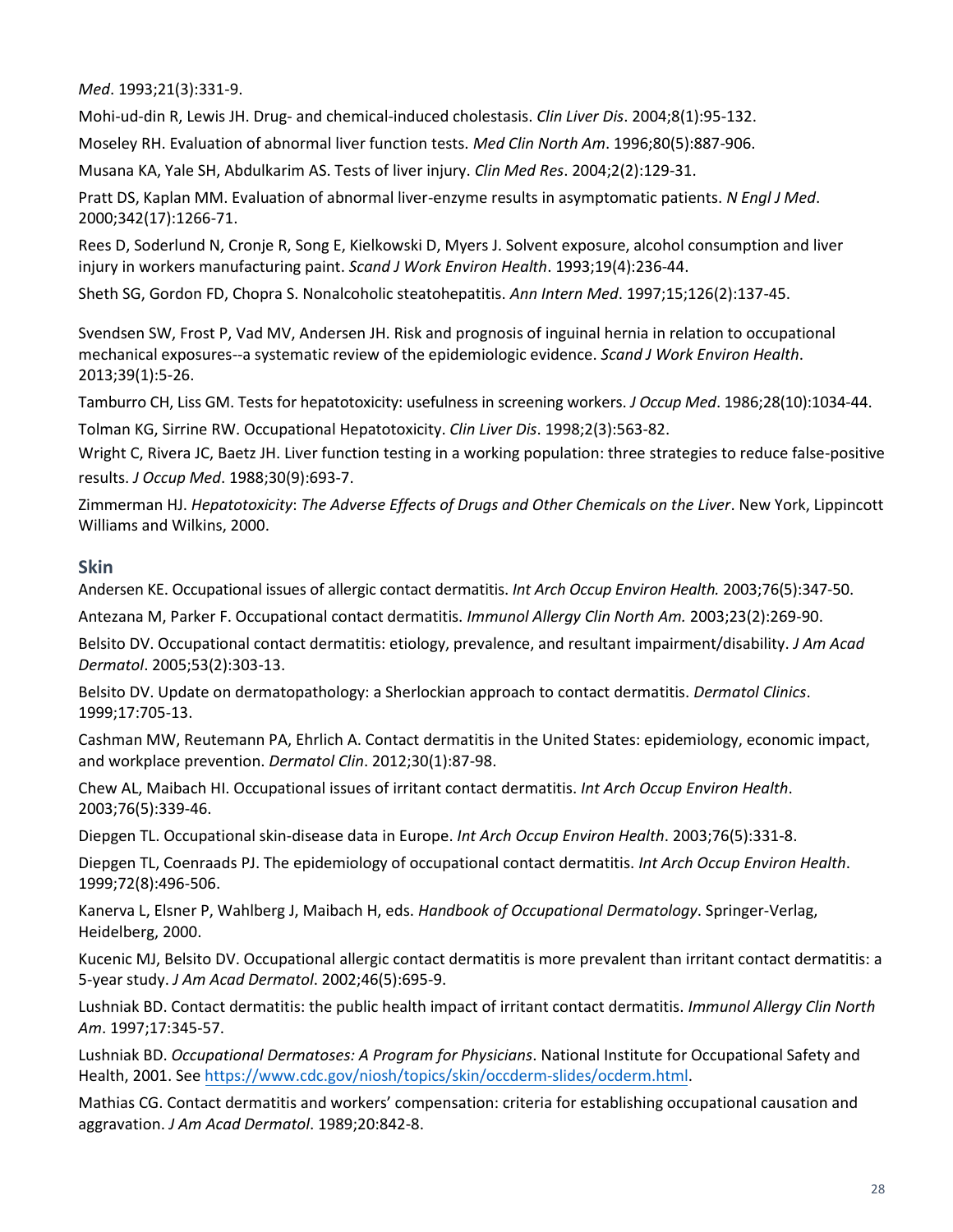Uter W, Pfahlberg A, Gefeller O, Schwanitz HJ. Prevalence and incidence of hand dermatitis in hairdressing apprentices: results of the POSH study. Prevention of occupational skin disease in hairdressers. *Int Arch Occup Environ Health*. 1998;71(7):487-92.

## <span id="page-28-0"></span>**Physical Examination**

Bridges K, Goldberg D, Evans B, et al. Determinants of somatization in primary care. *Psychol Med*. 1991;21:473-83.

Herrington T. Preplacement testing. In: Balge MZ, Krieger GR, eds. *Occupational Health and Safety.* 3rd ed. Chicago: National Safety Council; 2000.

Herrington TN, Morse LH. *Occupational Injuries: Evaluation, Management, and Prevention*. St. Louis, Mo: Mosby-Year Book; 1995.

# <span id="page-28-1"></span>**Communicating Initial Assessment, Evaluation of Fitness for Duty, or Return to Work**

American College of Occupational and Environmental Medicine. *Position Statement: The Personal Physician's Role in Helping Patients with Medical Conditions Stay at Work or Return to Work*. 2016. [In Press]

Brigham CR, Ensalada LH, Talmage JB, eds. Evaluation of Impairments. *Clin Occup Environ Med.* 2001;6(4).

Letz G, Christian JH, Tierman SN. Disability Prevention & Management. In: LaDou J, ed. *Current Occupational and Environmental Medicine,* 4th ed. New York: McGraw-Hill, 2007.

Rodinelli RD, ed. AMA *Guides to the Evaluation of Permanent Impairment.,* 6th ed. Chicago, Ill: American Medical Association Press; 2008.

Demeter SL, Andersson GBJ, Smith GM. *Disability Evaluation.,* 2d ed. St. Louis, Mo: Mosby; 2003.

Foye PM, Stitik TP, Marquardt CA, Cianca JC, Prather H. Industrial medicine and acute musculoskeletal rehabilitation: 5. Effective medical management of industrial injuries: from causality to case closure. *Arch Phys Med Rehabil*. 2002;83(3 Suppl 1):S19-24, S33-9.

Islam SS, Velilla AM, Doyle EJ, Ducatman AM. Gender differences in work related injury/illness: analysis of workers' compensation claims. *Am J Ind Med*. 2001;39(1):84-91.

MacEachen E, Clarke J, Franche RL, Irvin E.; Workplace-based Return to Work Literature Review Group. Systematic review of the qualitative literature on return to work after injury. *Scand J Work Environ Health*. 2006;32(4):257-69.

Margoshes B. Disability management and occupational health. *Occup Med.* 1998;13(4):693-703, iii.

McCunney RJ. Health and productivity: a role for occupational health professionals. *J Occup Environ Med*. 2001;43(1):30-5.

Porru S, Placidi D, Carta A, Alessio L. Prevention of injuries at work: the role of the occupational physician. *Int Arch Occup Environ Health*. 2006;79(3):177-92.

Randolph DC, Ranavaya MI, eds. Risk and disability evaluation in the work place. *Occup Med*. 2000;15(4):review.

Talmage JB, Melhorn JM. A physician's guide to return to work. Chicago: American Medical Association, 2005.

Viederman M. Active engagement in the consultation process. *Gen Hosp Psychiatry*. 2002;24(2):93-100.

Wyman DO. Evaluating patients for return to work. *Am Fam Physician*. 1999;59(4):844-8.

#### **RECORDKEEPING**

Courtney TK, Webster BS. Disabling occupational morbidity in the United States: an alternative way of seeing the Bureau of Labor Statistics' data. *J Occup Environ Med.* 1999;41(1):60-9.